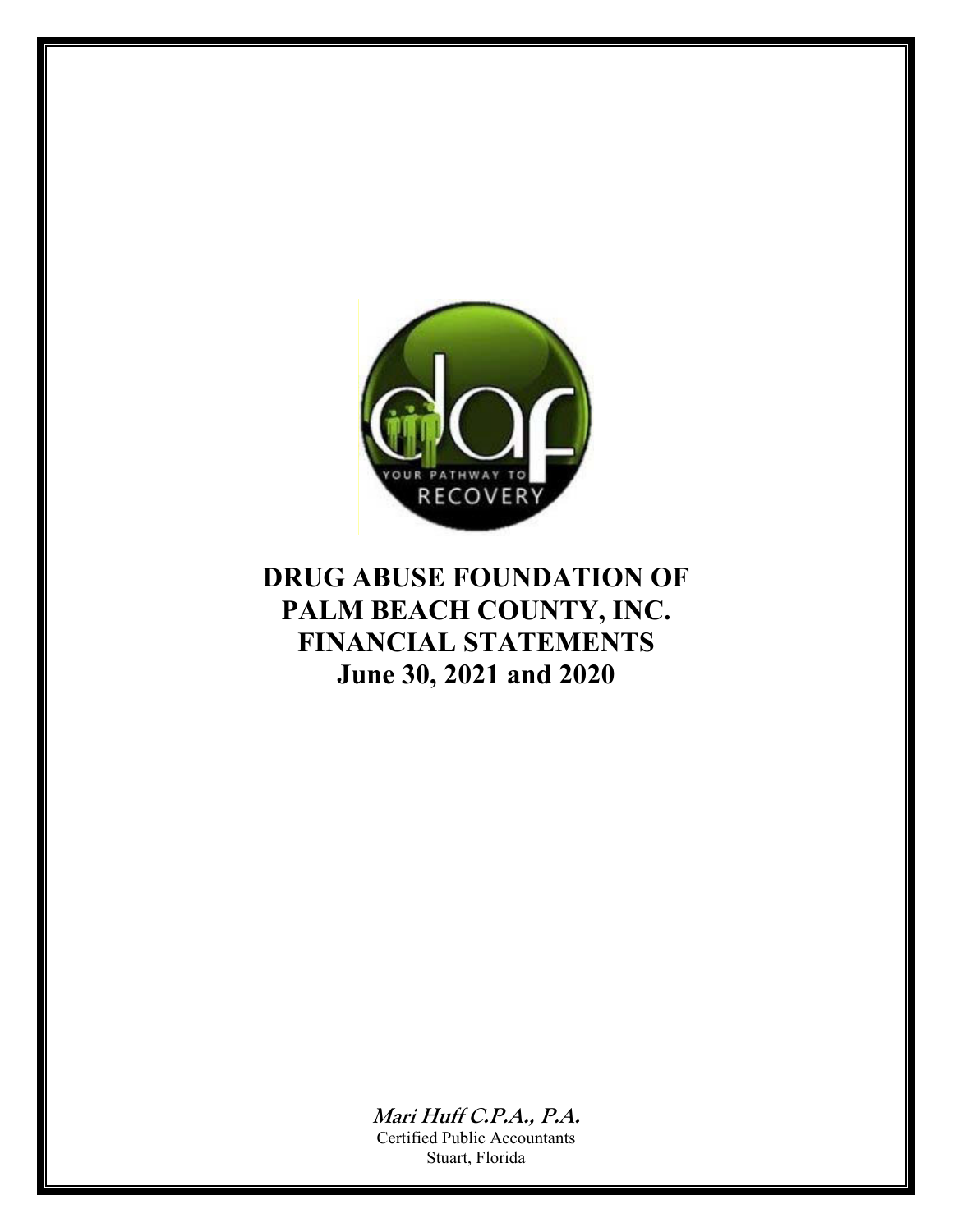## **DRUG ABUSE FOUNDATION OF PALM BEACH COUNTY, INC. TABLE OF CONTENTS**

#### FINANCIAL STATEMENTS:

#### SUPPLEMENTARY SCHEDULES:

### REQUIRED REPORTS:

| <b>INDEPENDENT AUDITORS' REPORT ON INTERNAL CONTROL OVER</b> |  |
|--------------------------------------------------------------|--|
| FINANCIAL REPORTING AND ON COMPLIANCE AND OTHER MATTERS      |  |
| BASED ON AN AUDIT OF FINANCIAL STATEMENTS PERFORMED IN       |  |
|                                                              |  |

INDEPENDENT AUDITORS' REPORT ON COMPLIANCE FOR EACH MAJOR FEDERAL PROGRAM AND STATE PROJECT AND ON INTERNAL CONTROL OVER COMPLIANCE REQUIRED BY UNIFORM GUIDANCE AND CHAPTER 10.650, RULES OF THE AUDITOR 27 GENERAL, STATE OF FLORIDA ..………………………………….............................................................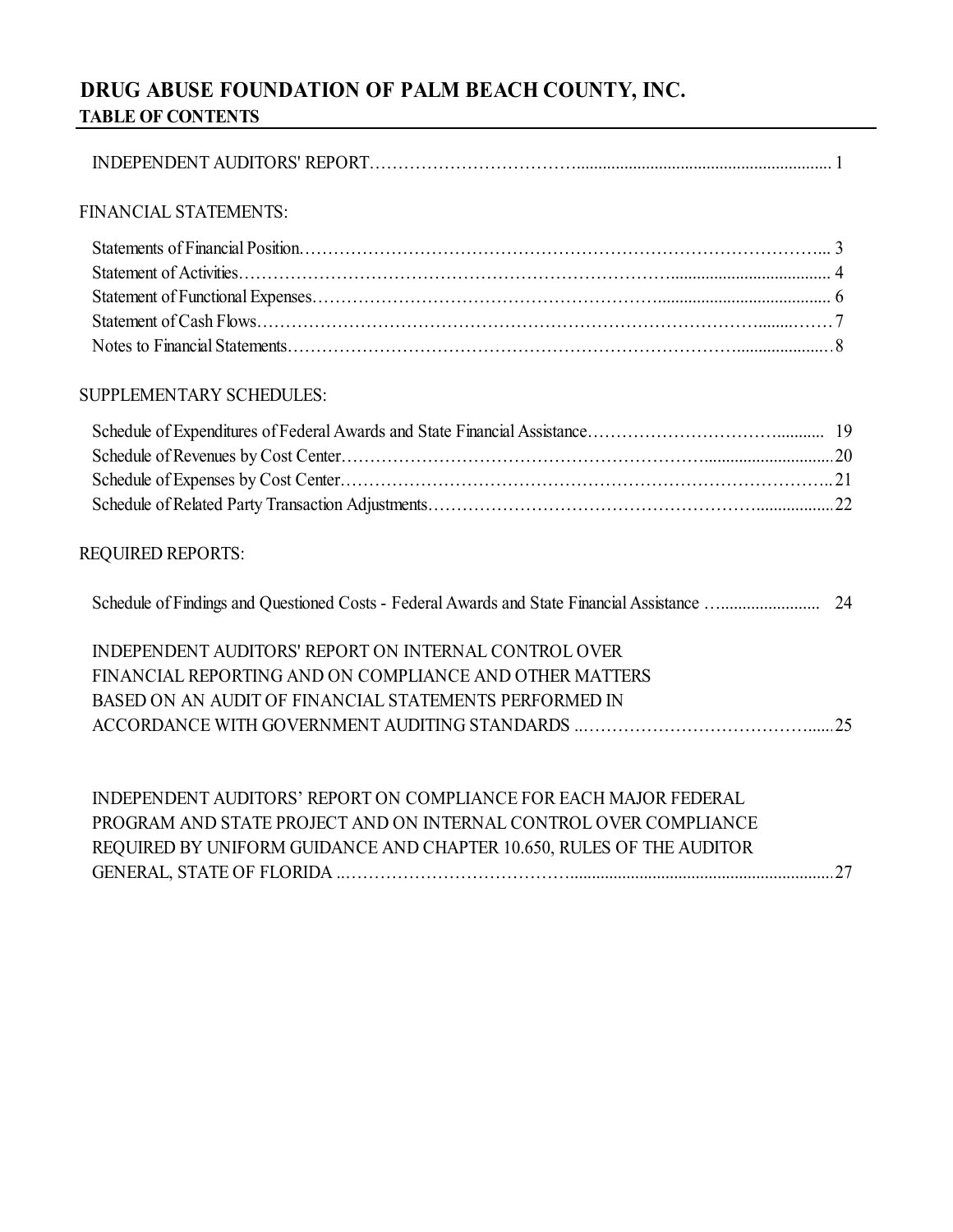

MEMBER: American Institute of Certified Public Accountants

> Florida Institute of Certified Public Accountants

National Association of Certified Valuators and Analysts

#### **INDEPENDENT AUDITORS' REPORT**

Board of Directors and Executive Director Drug Abuse Foundation of Palm Beach County, Inc. Delray Beach, Florida

#### *Report on the Financial Statements*

We have audited the accompanying financial statements of Drug Abuse Foundation of Palm Beach County, Inc. (the "Foundation") (a nonprofit Florida corporation), which comprise the statements of financial position as of June 30, 2021, and the related statements of activities, functional expenses, and cash flows for the year then ended, and the related notes to the financial statements.

#### *Management's Responsibility for the Financial Statements*

Management is responsible for the preparation and fair presentation of these financial statements in accordance with accounting principles generally accepted in the United States of America and *Chapter 10.650 of the State of Florida* Rules of the Auditor General; this includes the design, implementation, and maintenance of internal control relevant to the preparation and fair presentation of financial statements that are free from material misstatement, whether due to fraud or error.

#### *Auditor's Responsibility*

Our responsibility is to express an opinion on these financial statements based on our audit. We conducted our audit in accordance with auditing standards generally accepted in the United States of America and the standards applicable to financial audits contained in *Government Auditing Standards*, issued by the Comptroller General of the United States and *Chapter 10.650 of the State of Florida* Rules of the Auditor General. Those standards require that we plan and perform the audit to obtain reasonable assurance about whether the financial statements are free from material misstatement.

An audit involves performing procedures to obtain audit evidence about the amounts and disclosures in the financial statements. The procedures selected depend on the auditor's judgment, including the assessment of the risks of material misstatement of the financial statements, whether due to fraud or error. In making those risk assessments, the auditor considers internal control relevant to the Foundation's preparation and fair presentation of the financial statements in order to design audit procedures that are appropriate in the circumstances, but not for the purpose of expressing an opinion on the effectiveness of the Foundation's internal control. Accordingly, we express no such opinion. An audit also includes evaluating the appropriateness of accounting policies used and the reasonableness of significant accounting estimates made by management, as well as evaluating the overall presentation of the financial statements.

We believe that the audit evidence we have obtained is sufficient and appropriate to provide a basis for our audit opinion.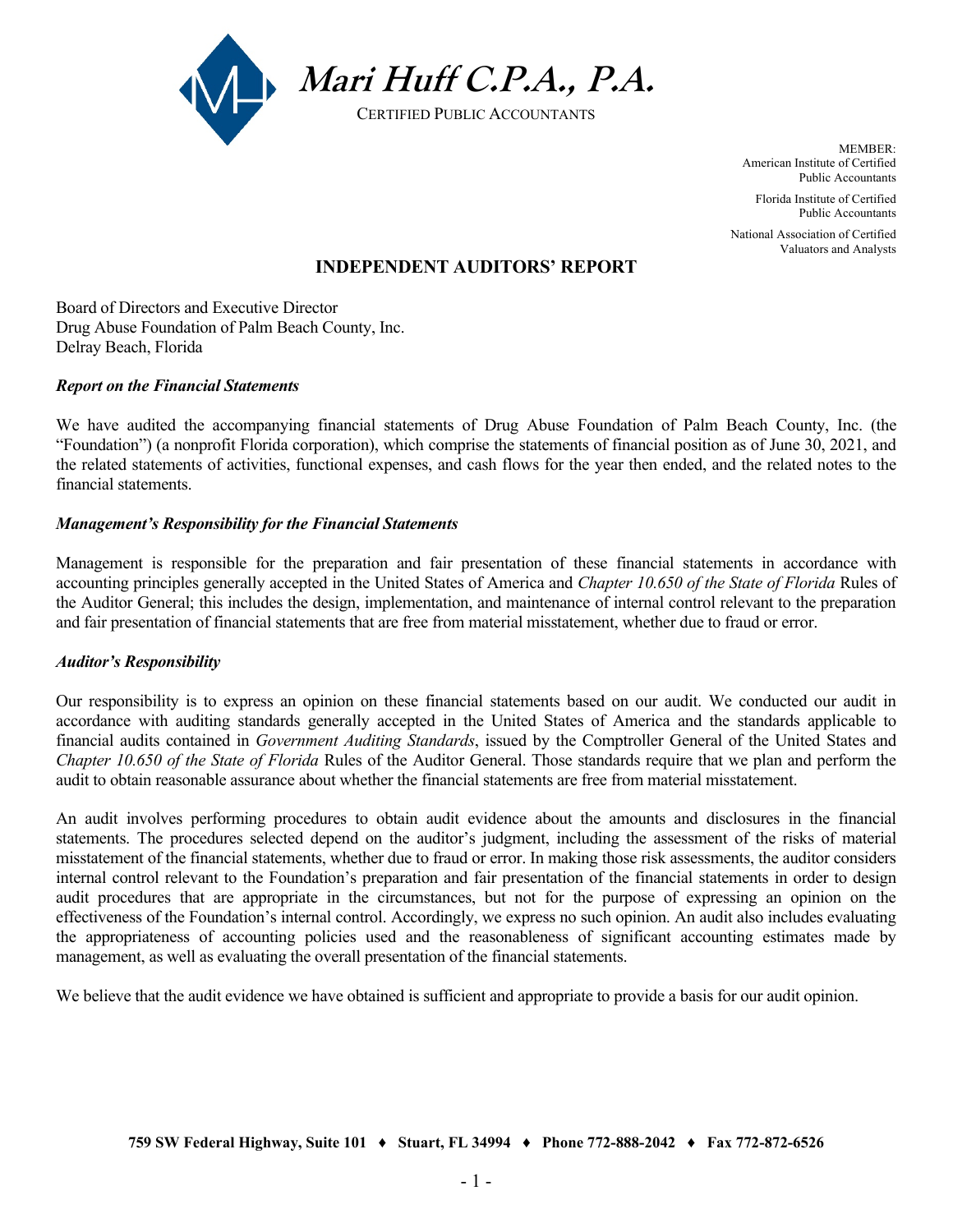#### *Opinion*

In our opinion, the financial statements referred to above present fairly, in all material respects, the financial position of Drug Abuse Foundation of Palm Beach County, Inc., as of June 30, 2021 and 2020, and the changes in its net assets and its cash flows for the year ended June 30, 2021 in conformity with accounting principles generally accepted in the United States of America and *Chapter 10.650 of the State of Florida* Rules of the Auditor General.

#### *Report on Summarized Comparative Information*

We previously audited Drug Abuse Foundation of Palm Beach County, Inc.'s financial statements as of and for the year ended June 30, 2020, and we expressed an unmodified opinion on those financial statements in our report dated December 3, 2020. In our opinion, the summarized comparative information presented herein as of and for the year ended June 30, 2020, is consistent, in all material respects, with the audited financial statements from which it has been derived.

#### *Other Matters*

Our audit was conducted for the purpose of forming an opinion on the financial statements as a whole. The accompanying supplementary schedules include (Schedule of Expenditures of Federal Awards and State Financial Assistance, Schedule of Revenues by Cost Center, Schedule of Expenses by Cost Center, and Schedule of Related Party Transactions Adjustments)) as required by Title 2 U.S. Code of Federal Regulations Part 200, *Uniform Administrative Requirements, Cost Principles, and Audit Requirements for Federal Awards*, and *Chapter 10.650 of the State of Florida* Rules of the Auditor General and are presented for purposes of additional analysis and are not a required part of the financial statements. Such information is the responsibility of management and was derived from and relates directly to the underlying accounting and other records used to prepare the financial statements. The information has been subjected to the auditing procedures applied in the audit of the financial statements and certain additional procedures, including comparing and reconciling such information directly to the underlying accounting and other records used to prepare the financial statements or to the financial statements themselves, and other additional procedures in accordance with auditing standards generally accepted in the United States of America. In our opinion, the information is fairly stated, in all material respects, in relation to the financial statements as a whole.

#### *Other Reporting Required by Government Auditing Standards*

In accordance with *Government Auditing Standards* and, we have also issued our report dated November 5, 2021, on our consideration of Drug Abuse Foundation of Palm Beach County, Inc's internal control over financial reporting and on our tests of its compliance with certain provisions of laws, regulations, contracts, and grant agreements and other matters. The purpose of that report is to describe the scope of our testing of internal control over financial reporting and compliance and the results of that testing, and not to provide an opinion on the internal control over financial reporting or on compliance. That report is an integral part of an audit performed in accordance with *Government Auditing Standards* in considering the Drug Abuse Foundation of Palm Beach County, Inc.'s internal control over financial reporting and compliance.

MARY HUFF CPA, PA

Mari Huff, C.P.A., P.A. Stuart, Florida November 5, 2021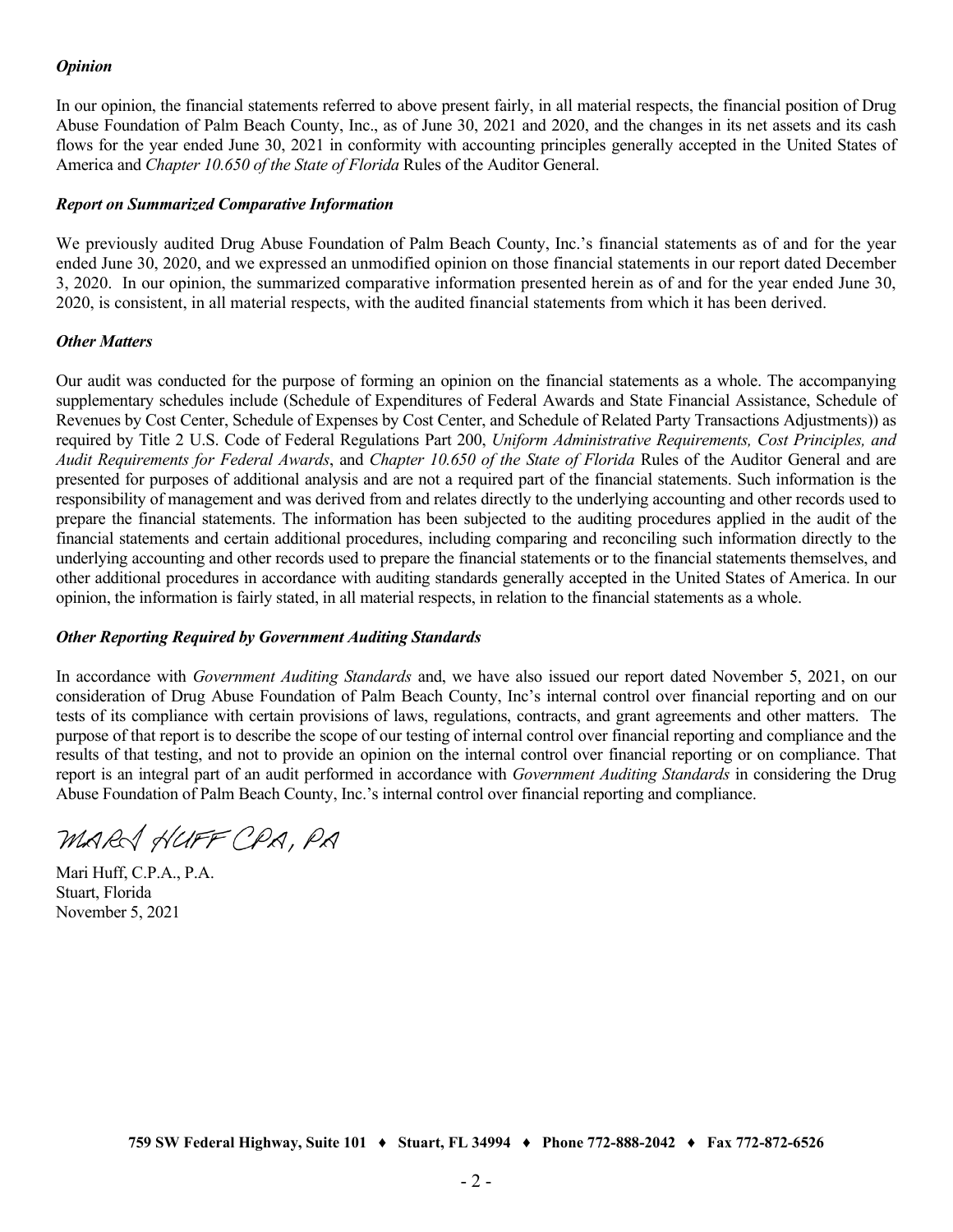## *Statement of Financial Position*

*As of June 30, 2021 and June 30, 2020*

|                                                       | <b>Totals</b> |           |    |           |
|-------------------------------------------------------|---------------|-----------|----|-----------|
|                                                       |               | 2021      |    | 2020      |
| Assets:                                               |               |           |    |           |
| Current assets:                                       |               |           |    |           |
| Cash and cash equivalents                             | \$            | 1,768,093 | \$ | 2,616,502 |
| Grants and contracts receivable                       |               | 1,301,717 |    | 1,121,280 |
| Inventory                                             |               | 99,649    |    | 102,910   |
| Prepaid expenses                                      |               | 62,360    |    | 91,111    |
| Total current assets                                  |               | 3,231,819 |    | 3,931,803 |
| Property and equipment, net                           |               | 3,508,490 |    | 2,388,682 |
| Other assets:                                         |               |           |    |           |
| Deposits                                              |               | 16,930    |    | 16,730    |
| Total other assets                                    |               | 16,930    |    | 16,730    |
| <b>Total assets</b>                                   | \$            | 6,757,239 | \$ | 6,337,215 |
| Liabilities and net assets:                           |               |           |    |           |
| Liabilities:                                          |               |           |    |           |
| Current liabilities:                                  |               |           |    |           |
| Accounts payable                                      | \$            | 103,948   | \$ | 110,829   |
| Accrued expenses                                      |               | 480,939   |    | 392,740   |
| Mortgage payable, current portion (less unamortized   |               |           |    |           |
| debt issuance costs)                                  |               | 74,193    |    | 52,586    |
| Total current liabilities                             |               | 659,080   |    | 556,155   |
| Mortgage payable, long-term portion (less unamortized |               |           |    |           |
| debt issuance costs)                                  |               | 2,816,325 |    | 2,907,566 |
| SBA payroll protection plan                           |               | 1,464,457 |    | 1,464,457 |
| <b>Total liabilities</b>                              |               | 4,939,862 |    | 4,928,178 |
| Net assets:                                           |               |           |    |           |
| Without donor restrictions                            |               | 1,817,379 |    | 1,323,111 |
| With donor restrictions                               |               |           |    | 85,928    |
| Total net assets                                      |               | 1,817,379 |    | 1,409,039 |
| Total liabilities and net assets                      | \$            | 6,757,239 | \$ | 6,337,215 |

*See independent auditors' report and notes to financial statements*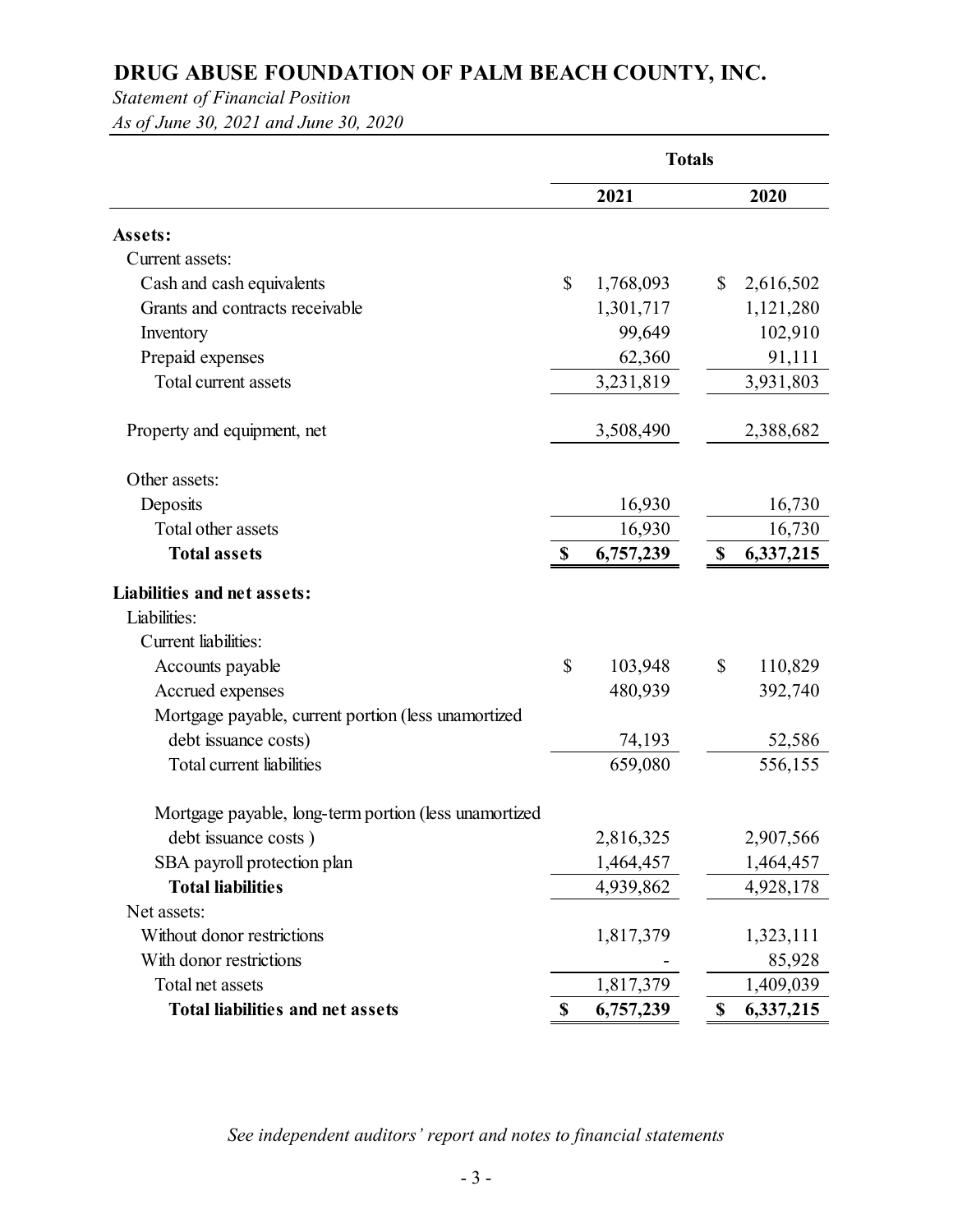## *Statement of Activities For the Year Ended June 30, 2021*

*(With Comparative Totals for the Year Ended June 30, 2020)*

|                                                           | <b>Without Donor</b><br><b>With Donor</b> |                     |          |                           | <b>Totals</b> |    |           |
|-----------------------------------------------------------|-------------------------------------------|---------------------|----------|---------------------------|---------------|----|-----------|
|                                                           | <b>Restrictions</b>                       | <b>Restrictions</b> |          |                           | 2021          |    | 2020      |
| Support, revenues, and gains:                             |                                           |                     |          |                           |               |    |           |
| Public support                                            |                                           |                     |          |                           |               |    |           |
| Federal and state ADM grants                              |                                           |                     |          |                           |               |    |           |
| Substance abuse                                           | \$<br>6,605,593                           | \$                  |          | $\boldsymbol{\mathsf{S}}$ | 6,605,593     | \$ | 6,532,105 |
| Ounce of Prevention                                       | 114,730                                   |                     |          |                           | 114,730       |    | 165,571   |
| US Dept. of Probation                                     | 113,410                                   |                     |          |                           | 113,410       |    | 86,260    |
| Palm Beach County                                         | 1,308,687                                 |                     |          |                           | 1,308,687     |    | 1,317,313 |
| Contributions and donations                               | 150,590                                   |                     |          |                           | 150,590       |    | 173,697   |
| In-kind contributions                                     | 106,493                                   |                     |          |                           | 106,493       |    | 220,800   |
| Total public support                                      | 8,399,503                                 |                     |          |                           | 8,399,503     |    | 8,495,746 |
| Other revenues:                                           |                                           |                     |          |                           |               |    |           |
| Client fees                                               | 4,458                                     |                     |          |                           | 4,458         |    | 23,568    |
| Food stamps                                               | 16,501                                    |                     |          |                           | 16,501        |    | 45,519    |
| State and local service revenue                           | 1,097,353                                 |                     |          |                           | 1,097,353     |    | 962,667   |
| Other revenues                                            | 420                                       |                     |          |                           | 420           |    | 10,778    |
| Investment income                                         | 1,855                                     |                     |          |                           | 1,855         |    | 2,222     |
| Rental income                                             | 14,780                                    |                     |          |                           | 14,780        |    | 20,950    |
| Total other revenues                                      | 1,135,367                                 |                     |          |                           | 1,135,367     |    | 1,065,704 |
| Net assets released from donor restrictions:              |                                           |                     |          |                           |               |    |           |
| Restrictions satisfied by completion of expansion project | 85,928                                    |                     | (85,928) |                           |               |    |           |
| Total support, revenues, and gains                        | 9,620,798                                 |                     | (85,928) |                           | 9,534,870     |    | 9,561,450 |

*(continued on next page)*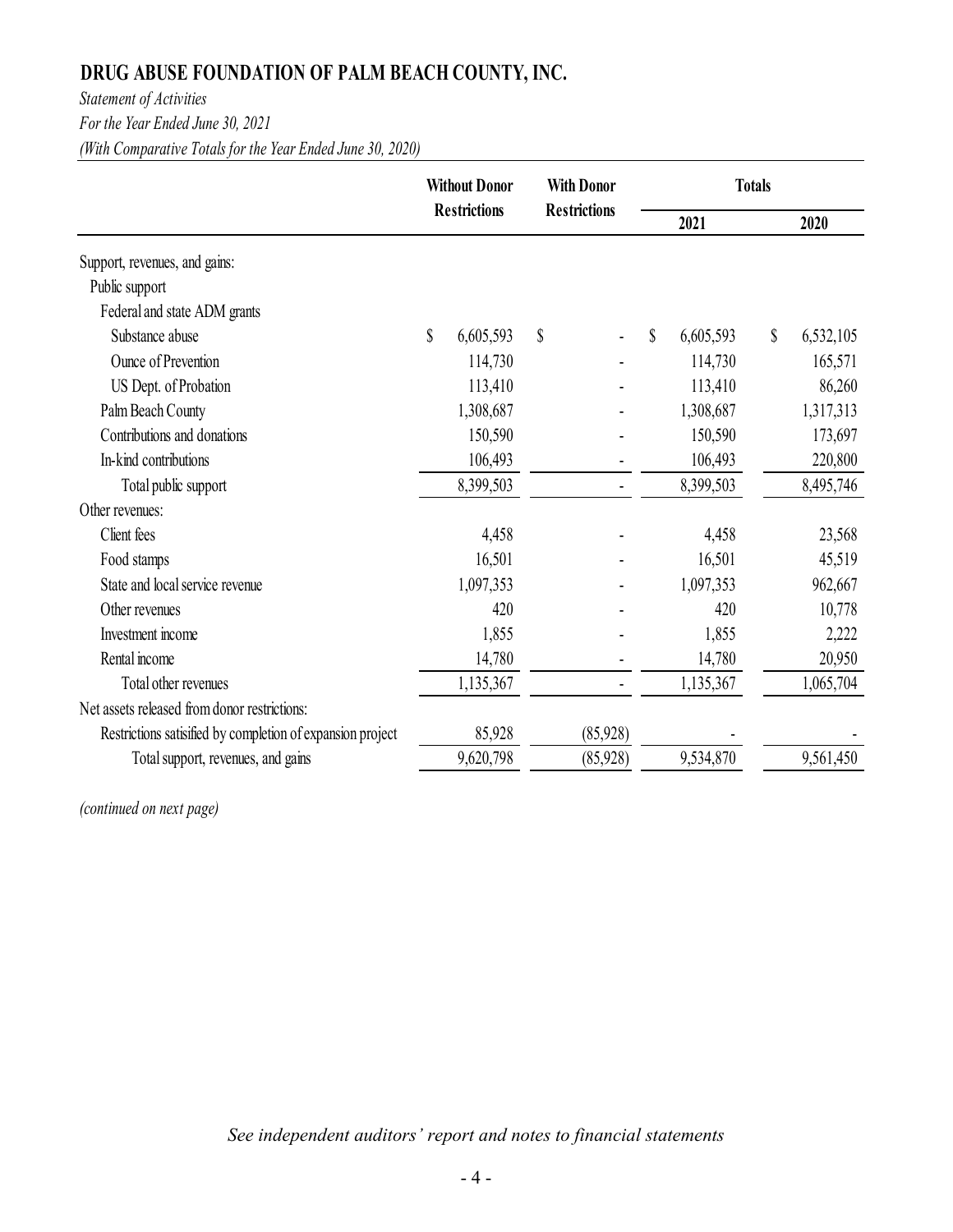*(With Comparative Totals for the Year Ended June 30, 2020) Statement of Activities (continued from previous page) For the Year Ended June 30, 2021*

|                               | <b>Without Donor</b><br><b>With Donor</b> |                     |          |      | <b>Totals</b> |    |            |
|-------------------------------|-------------------------------------------|---------------------|----------|------|---------------|----|------------|
|                               | <b>Restrictions</b>                       | <b>Restrictions</b> |          | 2021 |               |    | 2020       |
| Functional expenses:          |                                           |                     |          |      |               |    |            |
| Program services:             |                                           |                     |          |      |               |    |            |
| Adult substance program       | 7,654,100                                 | \$                  |          | S    | 7,654,100     |    | 8,617,052  |
| Total program services        | 7,654,100                                 |                     |          |      | 7,654,100     |    | 8,617,052  |
| Support services:             |                                           |                     |          |      |               |    |            |
| Administration                | 1,427,176                                 |                     |          |      | 1,427,176     |    | 1,290,912  |
| Rental expense                | 45,254                                    |                     |          |      | 45,254        |    | 51,828     |
| Total support services        | 1,472,430                                 |                     |          |      | 1,472,430     |    | 1,342,740  |
| Total functional expenses     | 9,126,530                                 |                     |          |      | 9,126,530     |    | 9,959,792  |
| Change in net assets          | 494,268                                   |                     | (85,928) |      | 408,340       |    | (398, 342) |
| Net assets, beginning of year | 1,323,111                                 |                     | 85,928   |      | 1,409,039     |    | 1,807,381  |
| Net assets, end of year       | \$<br>1,817,379                           | \$                  |          | \$   | 1,817,379     | \$ | 1,409,039  |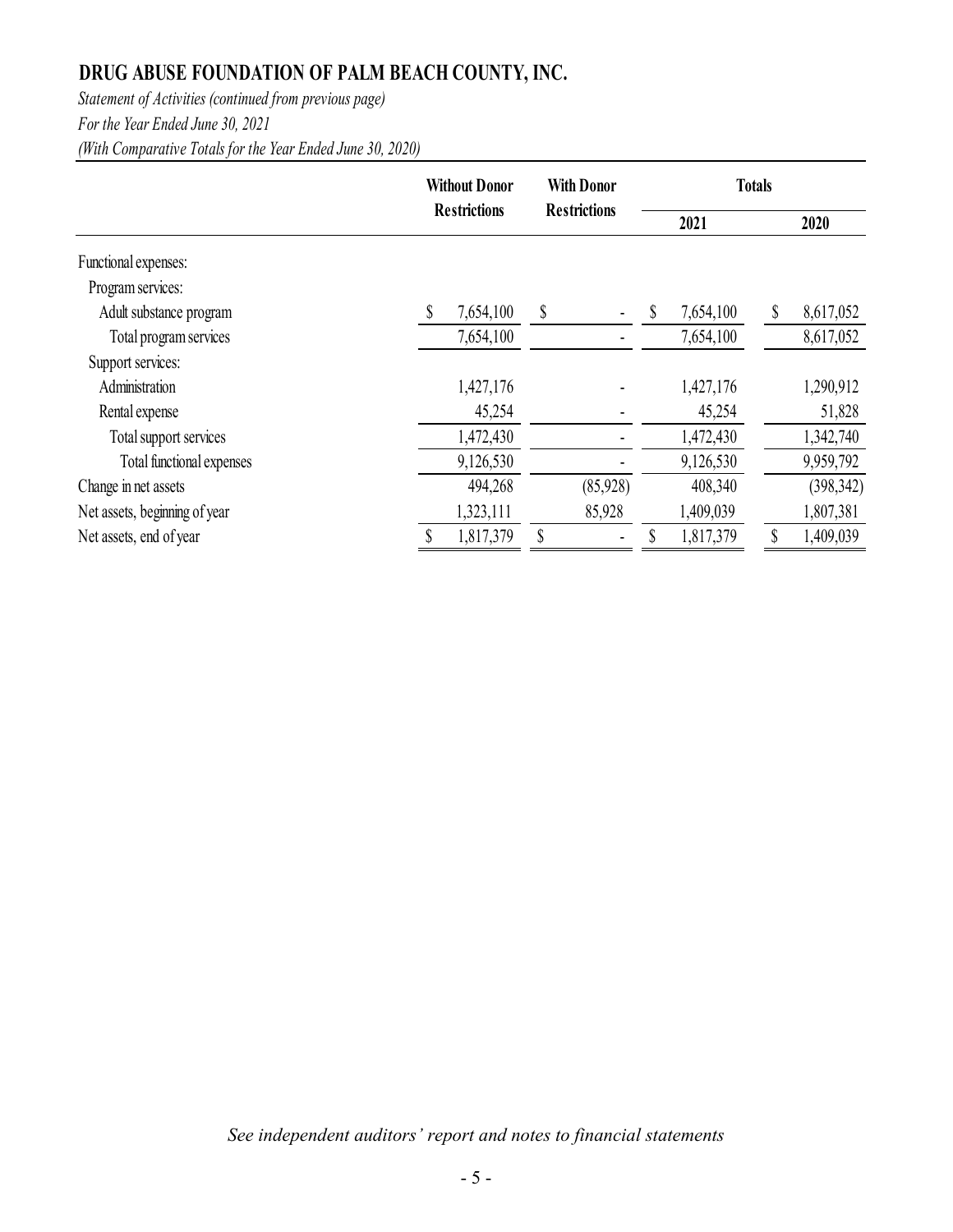*Statement of Functional Expenses For the Year Ended June 30, 2021 (With Comparative Totals for the Year Ended June 30, 2020)*

|                                 | <b>PROGRAM</b><br><b>SERVICES</b> |             | <b>SUPPORT SERVICES</b> |             |                              |                 | <b>TOTALS</b> |           |  |
|---------------------------------|-----------------------------------|-------------|-------------------------|-------------|------------------------------|-----------------|---------------|-----------|--|
|                                 |                                   |             | <b>Administration</b>   |             | Auditorium<br><b>Rentals</b> | 2021            |               | 2020      |  |
| Personnel expenses:             |                                   |             |                         |             |                              |                 |               |           |  |
| <b>Salaries</b>                 | \$<br>4,492,217                   | $\mathbb S$ | 787,492                 | \$          | $\overline{\phantom{0}}$     | \$<br>5,279,709 | \$            | 5,688,558 |  |
| Benefits and taxes              | 791,876                           |             | 147,647                 |             |                              | 939,523         |               | 1,075,391 |  |
| <b>Total personnel expenses</b> | 5,284,093                         |             | 935,139                 |             |                              | 6,219,232       |               | 6,763,949 |  |
| Operating expenses:             |                                   |             |                         |             |                              |                 |               |           |  |
| Building occupancy              | 405,265                           |             | 13,836                  |             | 23,255                       | 442,356         |               | 571,372   |  |
| Professional services           | 168,282                           |             | 93,984                  |             |                              | 262,266         |               | 608,580   |  |
| Travel                          | 31,713                            |             |                         |             |                              | 31,713          |               | 37,592    |  |
| Equipment                       | 2,004                             |             | 51                      |             |                              | 2,055           |               | 2,423     |  |
| Food services                   | 240,855                           |             |                         |             |                              | 240,855         |               | 326,407   |  |
| Medical & pharmacy              | 574,579                           |             |                         |             |                              | 574,579         |               | 538,187   |  |
| Insurance                       | 155,634                           |             | 21,409                  |             |                              | 177,043         |               | 150,431   |  |
| Interest                        |                                   |             | 126,623                 |             |                              | 126,623         |               | 111,007   |  |
| Operating supplies $&$ expenses | 163,495                           |             | 13,387                  |             |                              | 176,882         |               | 140,410   |  |
| Other                           | 178,437                           |             | 219,854                 |             |                              | 398,291         |               | 183,162   |  |
| In-kind donations               | 106,493                           |             |                         |             |                              | 106,493         |               | 220,800   |  |
| <b>Total operating expenses</b> | 2,026,757                         |             | 489,144                 |             | 23,255                       | 2,539,156       |               | 2,890,370 |  |
| Depreciation                    | 343,250                           |             | 2,893                   |             | 21,999                       | 368,142         |               | 305,472   |  |
| <b>Total expenses</b>           | 7,654,100<br>S                    | $\mathbb S$ | 1,427,176               | $\mathbb S$ | 45,254                       | \$<br>9,126,530 | $\$$          | 9,959,791 |  |

*See independent auditors' report and notes to financial statements*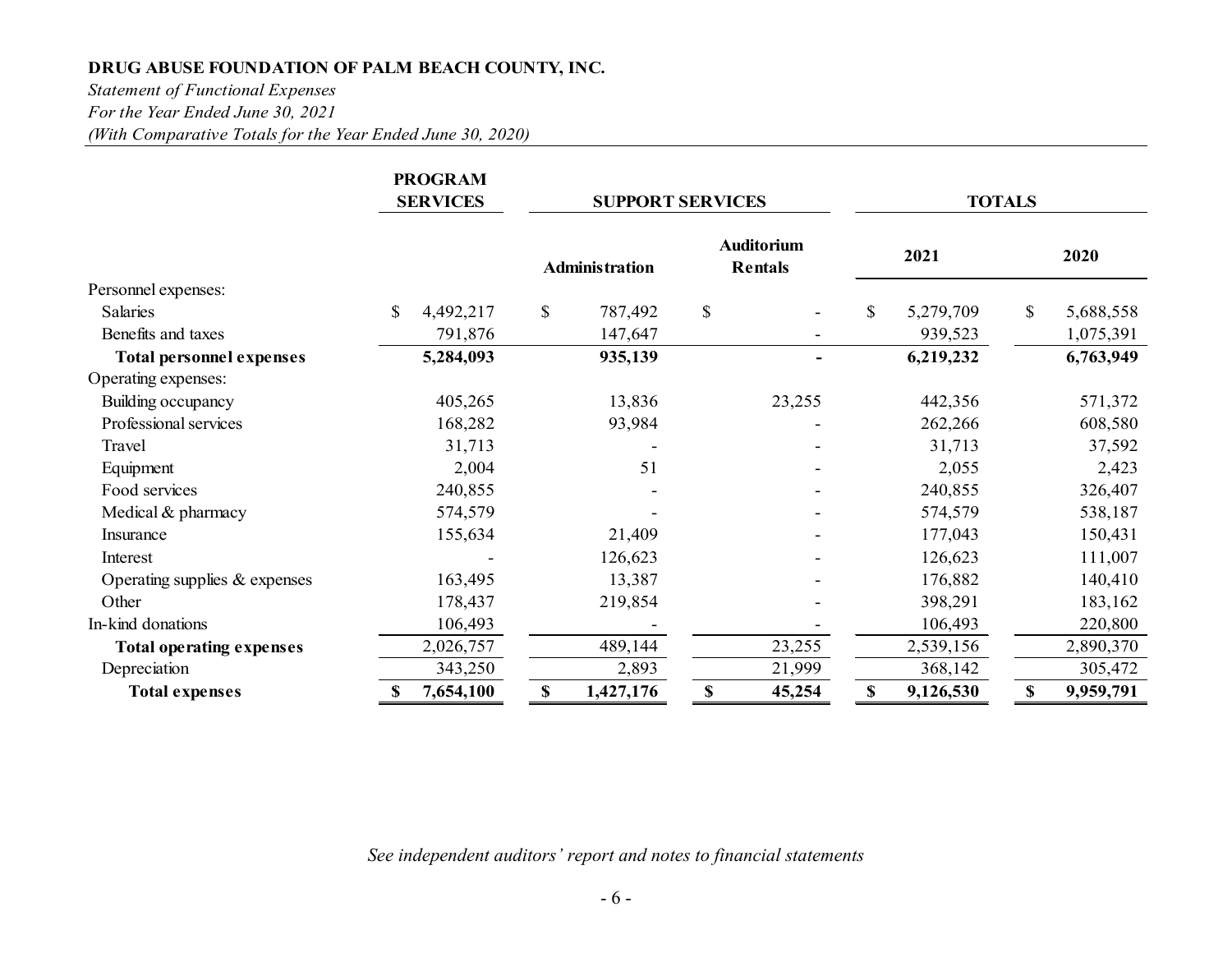*Statement of Cash Flows*

*For the Year Ended June 30, 2021*

*(With Comparative Totals for the Year Ended June 30, 2020)*

|                                                                                   |                               |             |                            |          |              | <b>Totals</b> |                  |             |  |
|-----------------------------------------------------------------------------------|-------------------------------|-------------|----------------------------|----------|--------------|---------------|------------------|-------------|--|
|                                                                                   | Without donor<br>restrictions |             | With donor<br>restrictions |          | 2021         |               |                  | 2020        |  |
| Cash flows provided by / (used in) operating activities:                          |                               |             |                            |          |              |               |                  |             |  |
| Receipts from public and private support, net of                                  |                               |             |                            |          |              |               |                  |             |  |
| amounts restricted for long-term purposes                                         | \$                            | 9,418,848   | \$                         | (85,928) | S            | 9,332,920     | \$               | 9,249,854   |  |
| Receipts from fees charged to clients                                             |                               | 4,458       |                            |          |              | 4,458         |                  | 23,568      |  |
| Payments to suppliers and employees                                               |                               | (8,581,305) |                            |          |              | (8,581,305)   |                  | (9,363,024) |  |
| Rents receieved                                                                   |                               | 14,780      |                            |          |              | 14,780        |                  | 20,950      |  |
| Other cash received                                                               |                               | 420         |                            |          |              | 420           |                  | 10,778      |  |
| Interest received                                                                 |                               | 1,855       |                            |          |              | 1,855         |                  | 2,222       |  |
| Interest paid                                                                     |                               | (126, 623)  |                            |          |              | (126, 623)    |                  | (111,007)   |  |
| Net cash provided by / (used in) operating activities                             |                               | 732,433     |                            | (85,928) |              | 646,505       |                  | (166, 659)  |  |
| Cash flows used in investing activities:                                          |                               |             |                            |          |              |               |                  |             |  |
| Capital expenditures                                                              |                               | (1,425,280) |                            |          |              | (1,425,280)   |                  | (428, 626)  |  |
| Net cash used in investing activities                                             |                               | (1,425,280) |                            |          |              | (1,425,280)   |                  | (428, 626)  |  |
|                                                                                   |                               |             |                            |          |              |               |                  |             |  |
| Cash flows (used in) / provided by financing activities:                          |                               |             |                            |          |              |               |                  |             |  |
| Principal payments under note payable                                             |                               | (69, 634)   |                            |          |              | (69, 634)     |                  | (54, 333)   |  |
| Proceeds from loan refinance                                                      |                               |             |                            |          |              |               |                  | 1,152,578   |  |
| SBA PPP funding                                                                   |                               |             |                            |          |              |               |                  | 1,464,457   |  |
| Net cash (used in) / provided by financing activities                             |                               | (69, 634)   |                            |          |              | (69, 634)     |                  | 2,562,702   |  |
| Net change in cash and cash equivalents                                           |                               | (762, 481)  |                            | (85,928) |              | (848, 409)    |                  | 1,967,417   |  |
| Cash and cash equivalents, beginning of year                                      |                               | 2,530,574   |                            | 85,928   |              | 2,616,502     |                  | 649,085     |  |
| Cash and cash equivalents, end of year                                            | \$                            | 1,768,093   | \$                         |          | \$           | 1,768,093     | $\boldsymbol{s}$ | 2,616,502   |  |
|                                                                                   |                               |             |                            |          |              |               |                  |             |  |
| Reconciliation of change in net assets to net cash provided by / (used in)        |                               |             |                            |          |              |               |                  |             |  |
| operating activities:                                                             |                               |             |                            |          |              |               |                  |             |  |
| Change in net assets                                                              | S                             | 494,268     | - S                        | (85,928) | $\mathbb{S}$ | 408,340       | S                | (398, 342)  |  |
| Adjustments to reconcile change in net assets to net cash provided by / (used in) |                               |             |                            |          |              |               |                  |             |  |
| operating activities<br>Amortization                                              |                               |             |                            |          |              |               |                  |             |  |
|                                                                                   |                               |             |                            |          |              |               |                  | 931         |  |
| Depreciation expense                                                              |                               | 305,472     |                            |          |              | 305,472       |                  | 305,472     |  |
| Change in:                                                                        |                               |             |                            |          |              |               |                  |             |  |
| Grants and contracts receivable                                                   |                               | (180, 437)  |                            |          |              | (180, 437)    |                  | (4, 713)    |  |
| Inventory                                                                         |                               | 3,261       |                            |          |              | 3,261         |                  | 17,476      |  |
| Prepaid expenses                                                                  |                               | 28,751      |                            |          |              | 28,751        |                  | 19,474      |  |
| Deposits                                                                          |                               | (200)       |                            |          |              | (200)         |                  |             |  |
| Accounts payable                                                                  |                               | (6,881)     |                            |          |              | (6,881)       |                  | (103, 606)  |  |
| Accrued expenses                                                                  |                               | 88,199      |                            |          |              | 88,199        |                  | (3,350)     |  |
| Net cash provided by / (used in) operating activities                             | \$                            | 732,433     | \$                         | (85,928) | S            | 646,505       | S                | (166, 658)  |  |

*See independent auditors' report and notes to financial statements*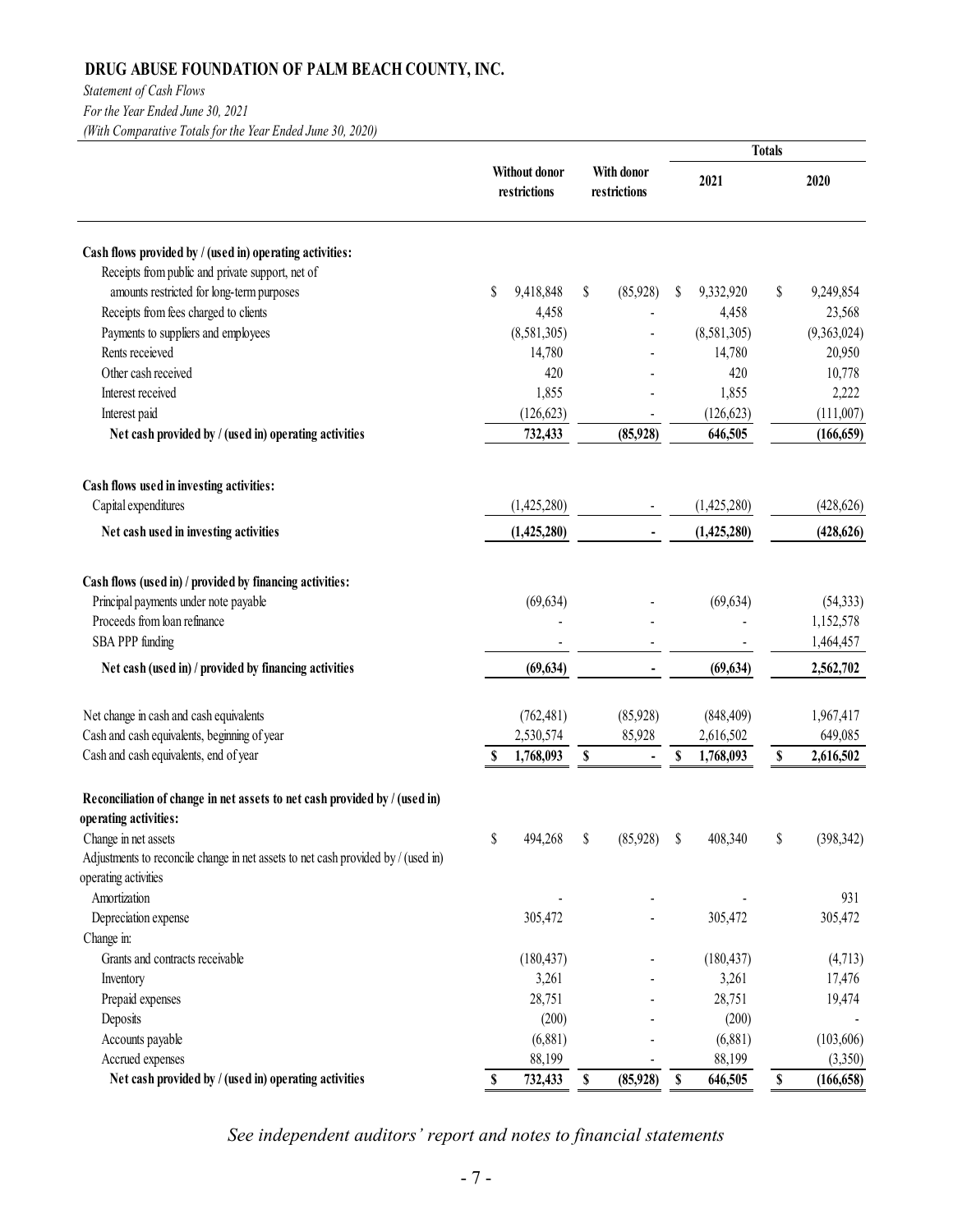*Notes to Financial Statements June 30, 2021 and 2020* 

## **NOTE 1: NATURE OF THE ORGANIZATION**

Drug Abuse Foundation of Palm Beach County, Inc. (the "Foundation") is a not-for-profit organization exempt from federal income taxes under Section 501(c)(3) of the Internal Revenue Code. Founded in 1968, the Foundation's central mission is to encourage and support the process of recovery from chemical addiction, to promote drug free living and mental well-being. The Foundation pursues its mission through the operation of thirteen programs/services which are organized into five key focus areas and service groups, including The Prevention Service Group, The Intervention Service Group, The Crisis Stabilization Service Group, and The Treatment and Aftercare Service Group.

## **NOTE 2: SUMMARY OF SIGNIFICANT ACCOUNTING POLICIES**

## Basis of Accounting

The accounting and reporting policies of the Foundation conform to accounting principles generally accepted in the United States of America and are in accordance with the Financial Accounting Standards Codification 958- 205 *Not-for-Profit Entities Presentation of Financial Statements.* These financial statements are prepared on the accrual basis of accounting and report information regarding the Foundation's financial position and activities according to two classes of net assets; with donor restrictions and without donor restrictions.

### Estimates

The preparation of financial statements in conformity with generally accepted accounting principles requires management to make estimates and assumptions that affect certain reported amounts of assets and liabilities and disclosure of contingent assets and liabilities at the date of the financial statements and the reported amounts of revenues and expenses during the reporting period. Actual results could differ from those estimates.

### Promises to Give

Contributions are recognized when a donor makes promises to give to the Organization that are, in substance, unconditional.

Unconditional promises to give that are expected to be collected within one year are recorded at their net realizable value. Conditional promises to give are not included as support until the conditions are substantially met.

All contributions are available for unrestricted use unless specifically restricted by the donor. Amounts received that are restricted for future periods or are restricted by the donor for specific purposes are reported as net assets with donor restrictions.

When a donor restriction expires, that is, when a stipulated time restriction ends, or purpose restriction is accomplished, net assets with donor restrictions are reclassified to net assets without donor restrictions and are reported in the statement of activities as net assets released from restrictions.

### Revenue Recognition

Contributions and grants received are recorded as with donor restrictions or without donor restrictions depending on the existence or nature of any donor/grantor restrictions.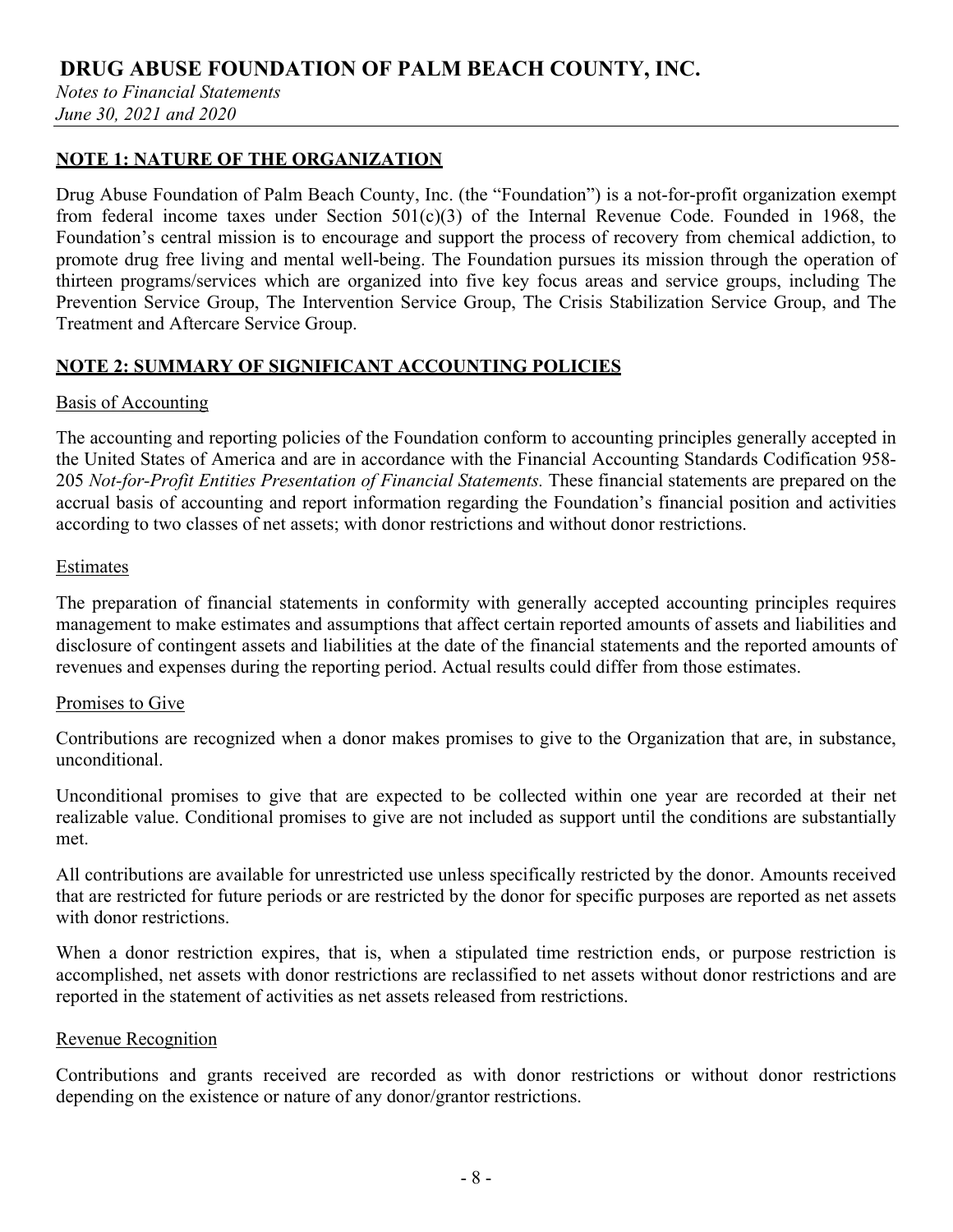*Notes to Financial Statements June 30, 2021 and 2020* 

## **NOTE 2: SUMMARY OF SIGNIFICANT ACCOUNTING POLICIES** *(continued)*

#### Cash and Cash Equivalents

For purposes of the statement of financial position and statement of cash flows, the Foundation considers demand deposits with banks, certificates of deposit, money market funds and highly liquid debt instruments purchased with initial maturities of three months or less to be cash equivalents.

#### Client Fees Receivable

The Foundation requires payment before services are rendered, and therefore did not record client fees receivable for the years ended June 30, 2021 and 2020.

#### Grant and Contract Receivable/Revenue

Revenue from grants and contracts is recognized when the allowable costs, as defined by the individual grants or contracts, are incurred and/or the unit of service has been performed. Grant and contracts receivable at year end represent units of service performed that were not reimbursed by the granting agency by year end. Any of the funding sources may, at its discretion, request reimbursement for expenses or the return of funds, or both, upon finding non-compliance by the Foundation with the terms of the grants and contracts.

#### Inventory

The Foundation purchases office supplies, janitorial supplies, medical testing kits, and medical supplies in bulk. The purchases are recorded in inventory at cost and charged to appropriate departments, at cost, when removed from the storeroom. At June 30, 2021 and 2020, total inventory was \$99,649 and \$102,910, respectively.

### Property and Equipment

The Foundation capitalizes property and equipment in excess of \$1,000 with a useful life of one year or more, lesser amounts are expensed. Purchased property and equipment are capitalized at cost. Donations of property and equipment are recorded as contributions at their estimated fair value. Such donations are reported as unrestricted contributions unless the donor has restricted the donated asset to a specific purpose. Assets donated with explicit restrictions regarding their use, and contributions of cash that must be used to acquire property and equipment, are reported as restricted contributions. Absent donor stipulations regarding how long those donated assets must be maintained, the Foundation reports expirations of donor restrictions when the donated or acquired assets are placed in service. Property and equipment are depreciated using the straight-line method over estimated useful lives ranging from five to thirty-six years. Maintenance and repairs are charged to expense when incurred.

#### Compensated Absences

The Foundation accrues for compensated absences after a six-month probationary period. An accrual is made for any unused time that carries over from year to year, based upon each employee's current pay rate and years of employment at the Foundation. Total accrued compensated absences for the years ended June 30, 2021 and 2020 were \$351,055 and \$248,582, respectively and included related accrued payroll expenses.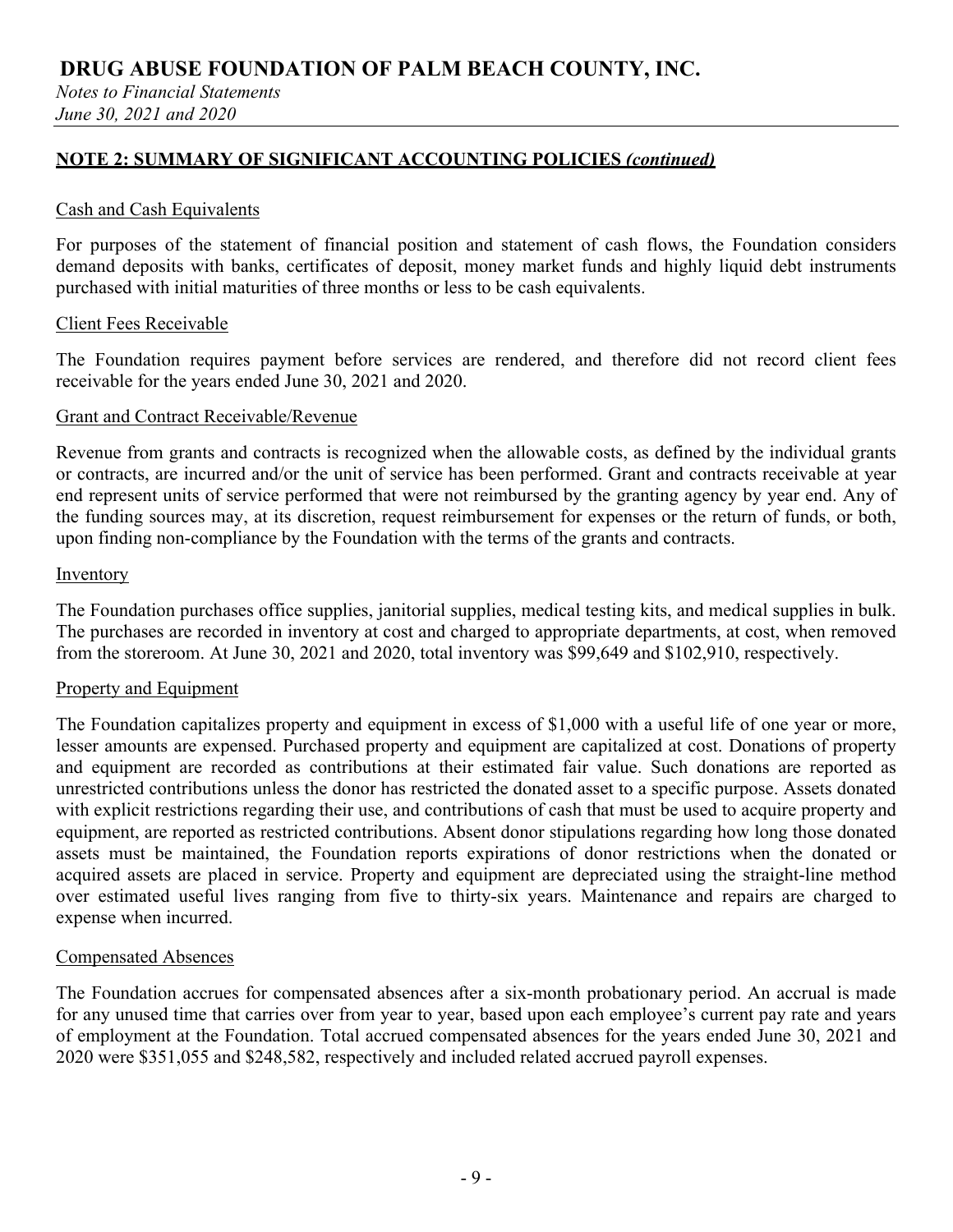*Notes to Financial Statements June 30, 2021 and 2020* 

## **NOTE 2: SUMMARY OF SIGNIFICANT ACCOUNTING POLICIES** *(continued)*

#### Debt Issuance Costs

Unamortized debt issuance costs of \$13,526 are presented on the balance sheet as a direct deduction from the carrying amount of the related debt liability. The original amount of debt issuance cost recognized in September 2014 was \$27,897 and is being amortized as interest expense using the effective interest method. The costs are being amortized over the term of the underlying debt of ten years (see Note 7 below). Accumulated amortization amounted to \$14,371 at June 30, 2021. Amortization expense included in interest for the years ended June 30, 2021 and 2020 was \$2,872 and \$3,037, respectively.

#### Donated Rent

The Palm Beach County Sheriff's Office provides the Foundation donated space in Belle Glade, Florida, valued at \$100,000 per year, that the Foundation uses as a correctional facility. Management has determined the above valuation based upon the fair rental value of comparable space and facilities in privately-owned structures in the same area. The above amount is reflected as public support in the Statement of Activities, denoted as in-kind contributions, and included in the total in-kind donations on the Statement of Functional Expenses.

#### Income Taxes

The Foundation is a not-for-profit corporation exempt from Federal income taxes under Internal Revenue Code Section 501(c)(3) and is classified as other than a private foundation. Therefore, no income taxes are required to be paid on activities related to its mission. The Foundation holds rental property from which it collects unrelated rental income. Expenses related to the rental property are allocated as such and are not included in the functional expenses. Income taxes are due on net rental income. For the years ended June 30, 2021 and 2020, the Foundation had no taxable income, and therefore no income tax expense.

### Uncertain Tax Positions

The Foundation's Forms 990, *Return of Organization Exempt from Income Tax*, for the years ending June 30, 2019, 2020 and 2021 are subject to examination by IRS, generally for three years after they were filed. None of the Foundation's returns for years prior to 2019 are currently under examination by the IRS. No provision has been recorded with respect to any uncertain tax positions based upon management's evaluation of positions adopted.

#### Functional Expenses

The grant contracts with the Department of Children and Families, that pass through to the Southeast Florida Behavioral Health Network, have contractual reporting requirements under the State of Florida Administrative Code. The Foundation reports its functional expenses expanded by cost center to satisfy this requirement.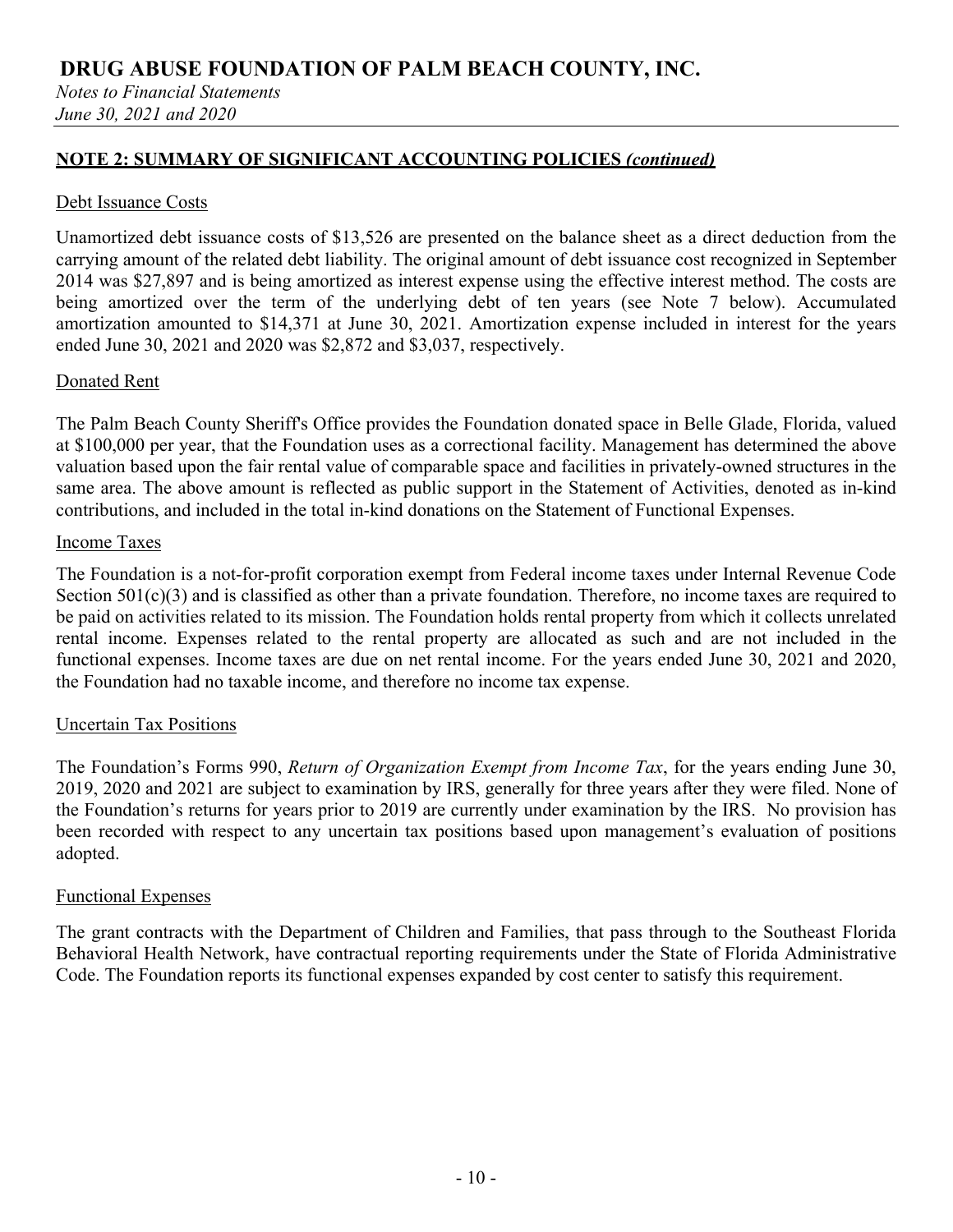*Notes to Financial Statements June 30, 2021 and 2020* 

## **NOTE 2: SUMMARY OF SIGNIFICANT ACCOUNTING POLICIES** *(continued)*

#### Net Assets

Net assets, revenues, gains, and losses are classified based on the existence or absence of donor or grantorimposed restrictions. Accordingly, net assets and changes therein are classified and reported as follows:

*Net Assets Without Donor Restrictions* – Net assets available for use in general operation and not subject to donor (or certain grantor) restrictions.

*Net Assets With Donor Restrictions* – Net assets subject to donor – (or certain grantor) imposed restrictions. Some donor-imposed restrictions are temporary in nature, such as those that will be met by the passage of time or other events specified by the donor. Other donor-imposed restrictions are perpetual in nature, where the donor stipulates those resources be maintained in perpetuity. Donor-imposed restrictions are released when a restriction expires, that is, when the stipulated time has elapsed, when the stipulated purpose for which the resources was restricted has be fulfilled, or both.

#### Reclassifications

It is the Foundation's policy to reclassify, where appropriate, prior year financial statements to conform to the current year presentation.

#### New Accounting Guidance Implementation (FASB ASC 606)

The Financial Accounting Standards Board (FASB) issued new guidance that created Topic 606, *Revenue from Contracts with Customers*, in the Accounting Standards Codification (ASC). Topic 606 supersedes the revenue recognition requirements in FASB ASC 605, Revenue Recognition, and requires the recognition of revenue when promised goods or services are transferred to customers in an amount that reflects the consideration to which an entity expects to be entitled in exchange for those goods or services. The new guidance also added Subtopic 340-40, *Other Assets and Deferred Costs—Contracts with Customers*, to the ASC to require the deferral of incremental costs of obtaining a contract with a customer. Collectively, we refer to the new Topic 606 and Subtopic 340-40 as the "new guidance."

The Foundation adopted the requirements of the new guidance as of July 1, 2020, utilizing the modified retrospective method of transition. Adoption of the new guidance did not result in changes to the Foundation accounting policies for revenue and cost recognition, previously described.

Implementation of ASU 2016-10 did not require reclassification or restatement of any opening balances related to the period presented.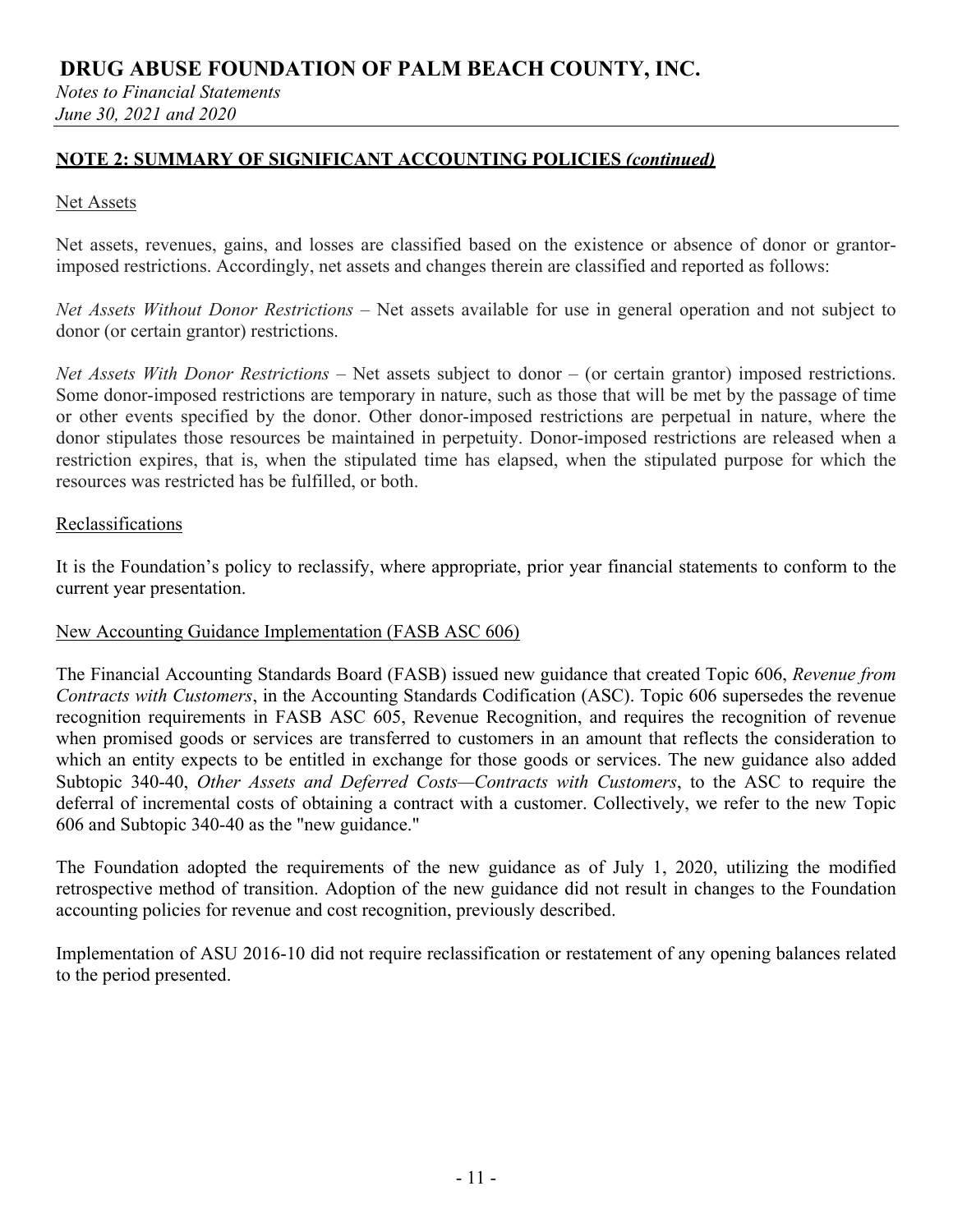*Notes to Financial Statements June 30, 2021 and 2020* 

## **NOTE 3: PROPERTY AND EQUIPMENT**

Property and equipment consisted of the following at June 30, 2021 and 2020:

|                                | 2021         | 2020                  |
|--------------------------------|--------------|-----------------------|
| Land                           | 325,000<br>S | 325,000               |
| Building and improvements      | 6,787,500    | 5,446,200             |
| Furniture and equipment        | 1,463,013    | 1,316,364             |
| Vehicles                       | 104,766      | 104,766               |
| Total                          | 8,680,279    | 7,192,330             |
| Less: accumulated depreciation | 5,171,789    | 4,803,648             |
| <b>Net</b>                     | \$3,508,490  | 2,388,682<br><b>S</b> |

Depreciation expense for the years ended June 30, 2021 and 2020 was \$368,142 and \$305,472, respectively. These amounts represent a combination of amounts charged to both functional expenses and expenses of rental income.

## **NOTE 4: LIQUIDITY AND AVAILABILITY**

The schedule below reflects the Foundation's financial assets as of the statement of financial position date, reduced by amounts that are not available for general use due to contractual or donor-imposed restrictions within one year of the statement of financial position date. Amounts that are not available may also include Board designated amounts that could be utilized if the Board approves the use. The balance represents financial assets that are liquid and available within one year:

|                                             |          | 6/30/2021 | 6/30/2020    |           |  |  |
|---------------------------------------------|----------|-----------|--------------|-----------|--|--|
| Financial assets:                           |          |           |              |           |  |  |
| Cash and cash equivalents                   | \$       | 1,768,093 | $\mathbb{S}$ | 2,616,502 |  |  |
| Less donor restricted cash                  |          |           |              | (85,928)  |  |  |
| Liquidity resources:                        |          |           |              |           |  |  |
| Bank line of credit                         |          | 250,000   |              | 250,000   |  |  |
| Total financial assets available within one | <b>S</b> | 2,018,093 |              | 2,780,574 |  |  |
| year                                        |          |           |              |           |  |  |

#### **NOTE 5: RENTAL INCOME**

The Foundation rents its auditorium to various lessees on an as needed basis. Total rental revenues were \$14,780 and \$20,950 and total rental expenses were \$45,254 and \$51,828 for the years ended June 30, 2021 and 2020, respectively.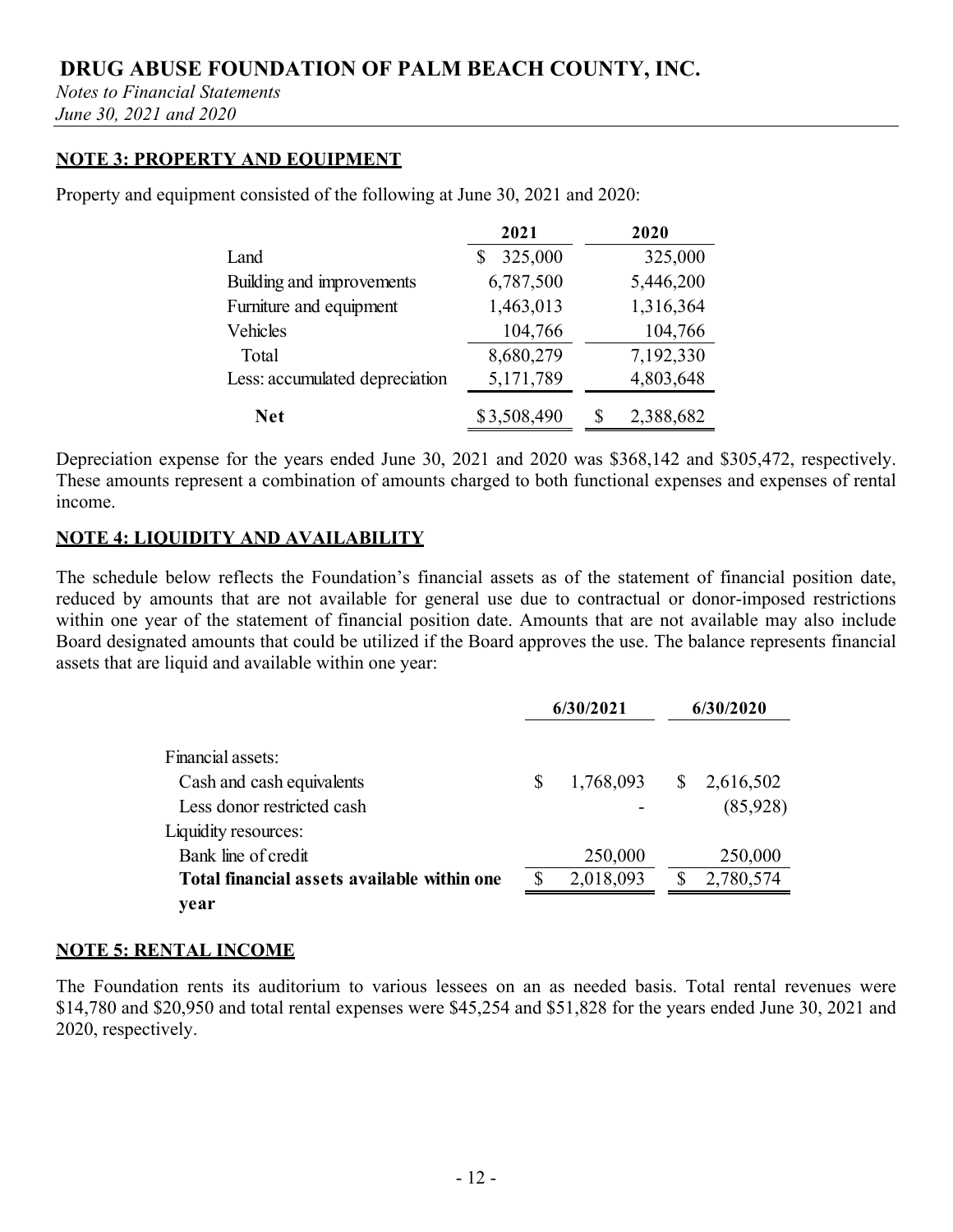*Notes to Financial Statements June 30, 2021 and 2020* 

## **NOTE 6: LINE OF CREDIT PAYABLE**

The Foundation has an available line of credit with a bank that allows for borrowings up to \$250,000. Interest is payable at TD Bank, N.A.'s floating prime rate. There was no outstanding balance on this line at June 30, 2021 or June 30, 2020, and no interest expense was incurred under this line for the year ended June 30, 2021 or for the year ended June 30, 2020. This line was renewed for a one-year term on February 26, 2021.

## **NOTE 7: MORTGAGE PAYABLE**

In February 2020, the Foundation refinanced its existing mortgage with TD Bank. The amount borrowed under the promissory note was \$3,000,000, with a net cash payment to the Foundation in the amount of \$1,182,000 to allow the Foundation to access some of its real estate equity to address major delayed maintenance items. The note established a ten-year term at a rate of 4.25% with a twenty-five year amortization schedule. A prepayment penalty exists that starts at 5% and gradually decreases to 1% as of September 29, 2022 and for the remainder of the loan. In connection with the refinancing, the Foundation granted security interests to TD Bank that generally collateralized all of the Foundation's real and personal property. Additionally, the Foundation assumed certain limited restrictions on its ability to sell, transfer, encumber, and engage in other transactions with respect to its real property.

The aggregate maturities of the promissory note subsequent to June 30, 2021, shown net of debt unamortized debt issuance costs, are as follows:

| 2022       | \$<br>74,193 |  |
|------------|--------------|--|
| 2023       | 77,408       |  |
| 2024       | 84,263       |  |
| 2025       | 87,915       |  |
| Thereafter | 2,566,739    |  |
|            | \$2,890,518  |  |

## **NOTE 8: LEASE COMMITMENTS**

#### Commercial real estate leases

The Foundation initially entered into a sixty-one-month, non-cancellable, triple net lease in West Palm Beach dated November 4, 2015. The lease was extended for three years commencing on January 1, 2021 and shall expire on December 31, 2023. The lease calls for monthly rent payments of \$3,179 per month, plus applicable sales taxes. Monthly rent payments will increase to \$3,297 per month, plus applicable sales taxes for the second year, and \$3,415 per month, plus applicable sales taxes for the third year. As a triple net lease, the Foundation is also responsible for taxes, insurance, and operating expenses. Total rent expense under this lease for the years ended June 30, 2021 and 2020 was \$59,763 and \$51,024, respectively.

In March 2015, the Foundation entered into a three-year lease for office space in Belle Glade, Florida. In April of 2019, the Foundation renewed its office lease for three years, beginning May 1, 2019 and expiring May 1, 2022. The Foundation also has the option to renew the lease at the end of the term for two more three-year periods. The lease requires monthly rent payments of \$1,783 plus applicable sales taxes. All subsequent rental amounts automatically increase by 3%. It further requires the Foundation to purchase and maintain liability insurance at prescribed levels throughout the term of the lease.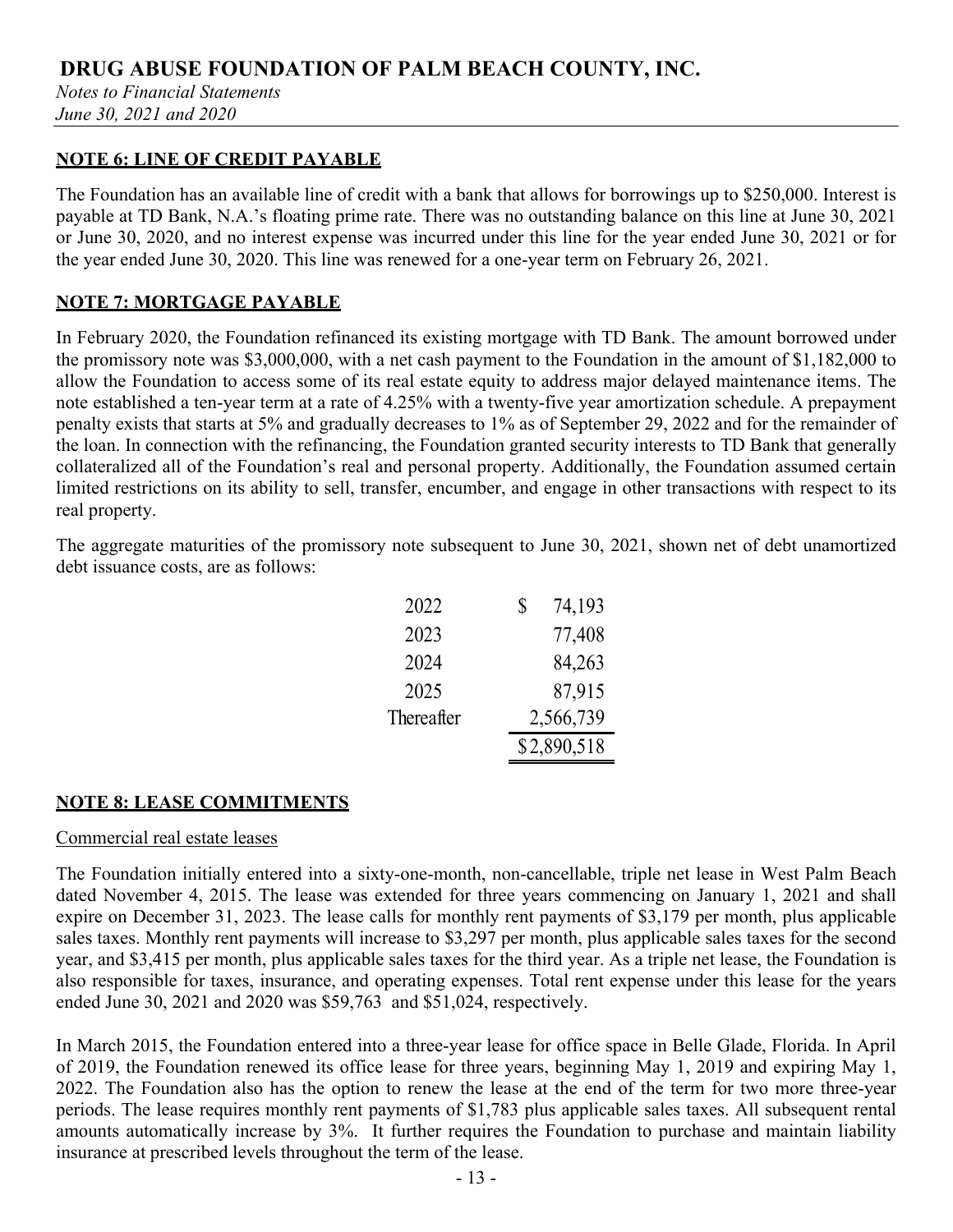*Notes to Financial Statements June 30, 2021 and 2020* 

## **NOTE 8: LEASE COMMITMENTS** *(continued)*

Additionally, the Foundation was required to pledge and assign to the lessor all furniture, goods, and chattels as security for rental obligations. The Foundation was generally granted a right of first refusal for periods subsequent to the expiration of the term. For the years ended June 30, 2021 and 2020, rental expense totaled \$22,032 and \$26,427, respectively.

### **NOTE 9: EMPLOYEE BENEFITS**

In fiscal year 1995, the Foundation established a defined contribution retirement plan for its eligible employees and their beneficiaries under Internal Revenue Code Section 403(b). All employees are eligible to participate in the plan immediately upon their hiring date. After two years of service, the Foundation contributes an amount equaling each participant's contribution up to 1.0% of the employee's annual salary for the first year in which she is eligible for employer contributions. The Foundation's contribution increases up to a maximum of 11.0% by the 20th year of eligibility. Contributions by the Foundation were \$101,830 and \$100,528 for the years ended June 30, 2021 and 2020, respectively.

## **NOTE 10: STATE MATCHING REQUIREMENT**

The Foundation entered into an agreement PDA04-2 effective October 1, 2013 through September 30, 2015 with Southeast Florida Behavioral Health Network, Inc. (the "Managing Entity") that calls for thirty-three percent (33%) local matching funds pursuant to s.394.763(3), Florida Statutes. This contract was extended via agreement PDA04-1517 through June 30, 2019. Subsequently, agreement PDA48, as amended, superseded agreement PDA04-1517, becoming effective on July 1, 2018, ending on June 30, 2019, and extended again until June 30, 2022.

For the period July 1, 2020 and through June 30, 2022, the revised contract authorizes funds totaling \$12,872,804 to be paid by the Managing Entity to the Foundation upon submission of funding request invoices meeting relevant compliance standards.

During the fiscal year ended June 30, 2021, the reimbursable services under these contracts were as follows:

| Total expenditures                          |            | \$ | 9,126,530   |
|---------------------------------------------|------------|----|-------------|
| Less other state and federal funds          |            |    | (114,730)   |
| Less non-match SAMH funds                   |            |    | (2,396,654) |
| Less: unallowable costs per 65E-14, F.A.C.  |            |    |             |
| Rental costs                                | (45,254)   |    |             |
| Interest expense allocated to admin expense | (126, 623) |    | (226, 206)  |
| Total allowable expenditures                |            |    | 6,388,940   |
| Maximum available earnings                  |            | \$ | 4,791,705   |
| Amount of state funds requiring match       |            |    | 4,208,938   |
| Amount of overmatch                         |            | S  | 582,767     |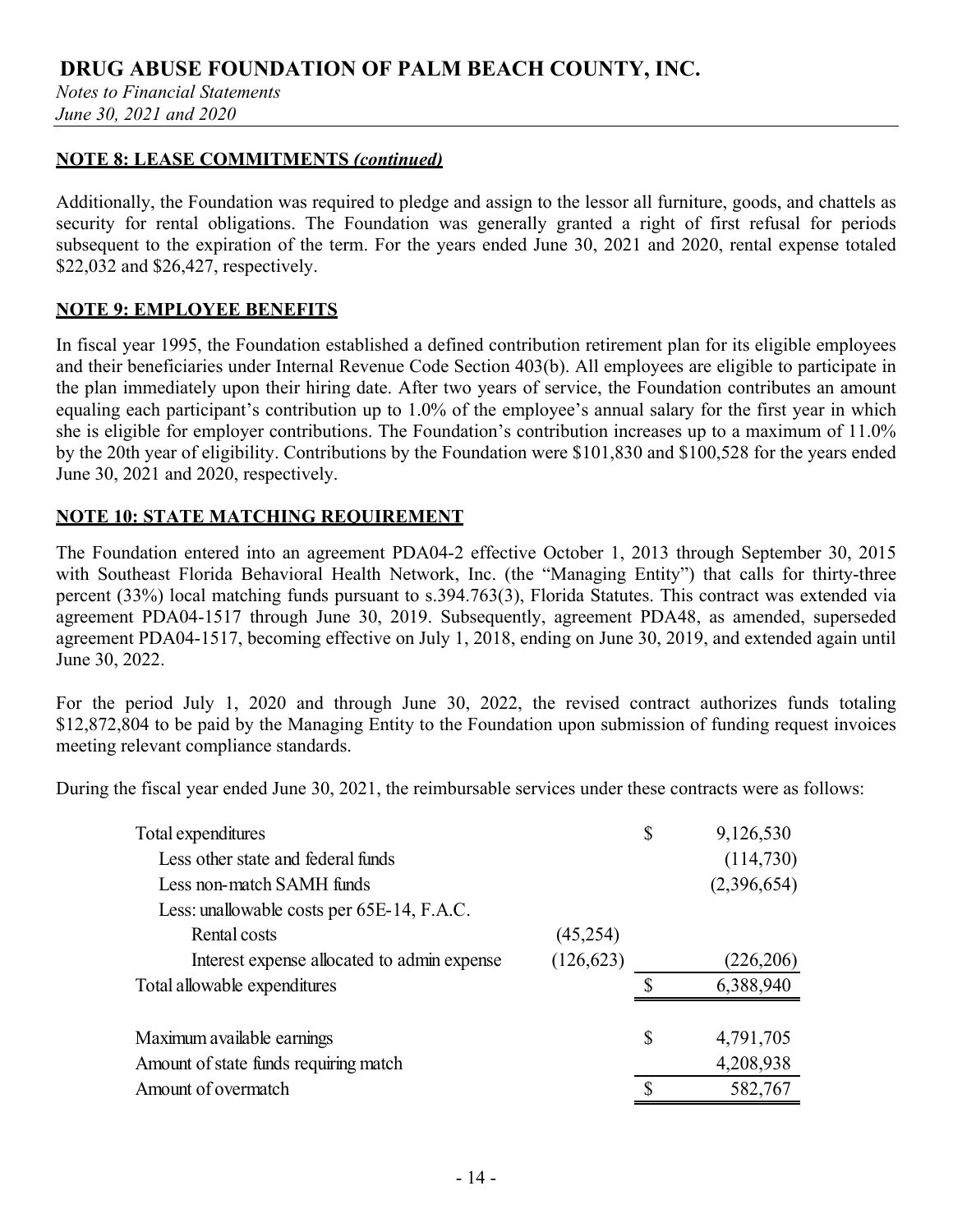*Notes to Financial Statements June 30, 2021 and 2020* 

### **NOTE 11: RELATED PARTY TRANSACTIONS**

The Foundation's Executive Director is also a Board Member of South Florida Behavioral Health Network; the Foundation's largest funder by dollar value. All contracts are handled as arm's length transactions and the amounts paid are disclosed in the Schedule of Related Party Transaction Adjustments included in these statements.

### **NOTE 12: CONCENTRATIONS**

### Major Funders

Major funders who have provided greater than 10% of total revenues for the years ended June 30, 2021 and 2020 are as follows:

|                                      |             | 2021 |            | 2020      |            |
|--------------------------------------|-------------|------|------------|-----------|------------|
|                                      | Revenue     |      | Receivable | Revenue   | Receivable |
| Southeast Florida Behavioral Health  | \$6,605,593 |      | 880,645    | 6,532,105 | 718,417    |
| Palm Beach County Community Services | 1,308,687   |      | 233,919    | 1,317,313 | 238,686    |
| Total                                | \$7,914,280 |      | 1,114,564  | 7,849,418 | 957,103    |

The Foundation received approximately 90-95% of its revenue from the above funders for each of the fiscal years ended June 30, 2021 and 2020.

The Foundation's right to payment for valid funding requests is generally protected by statutory and contractual frameworks that govern the relationships between the entities, subject to limitations and conditions. However, a policy change at these agencies could have an adverse effect on operations, and the concentrations make the Foundation vulnerable to the risk of a near-term severe impact.

#### Concentration of Credit Risk

The Foundation maintains its cash at financial institutions in Palm Beach County. The accounts are fully insured by the Federal Deposit Insurance Corporation up to \$250,000. The Foundation had approximately \$1,190,000 in uninsured funds as of June 30, 2021 of which approximately \$623,000 was at TD Bank and approximately \$567,000 was at SunTrust Bank .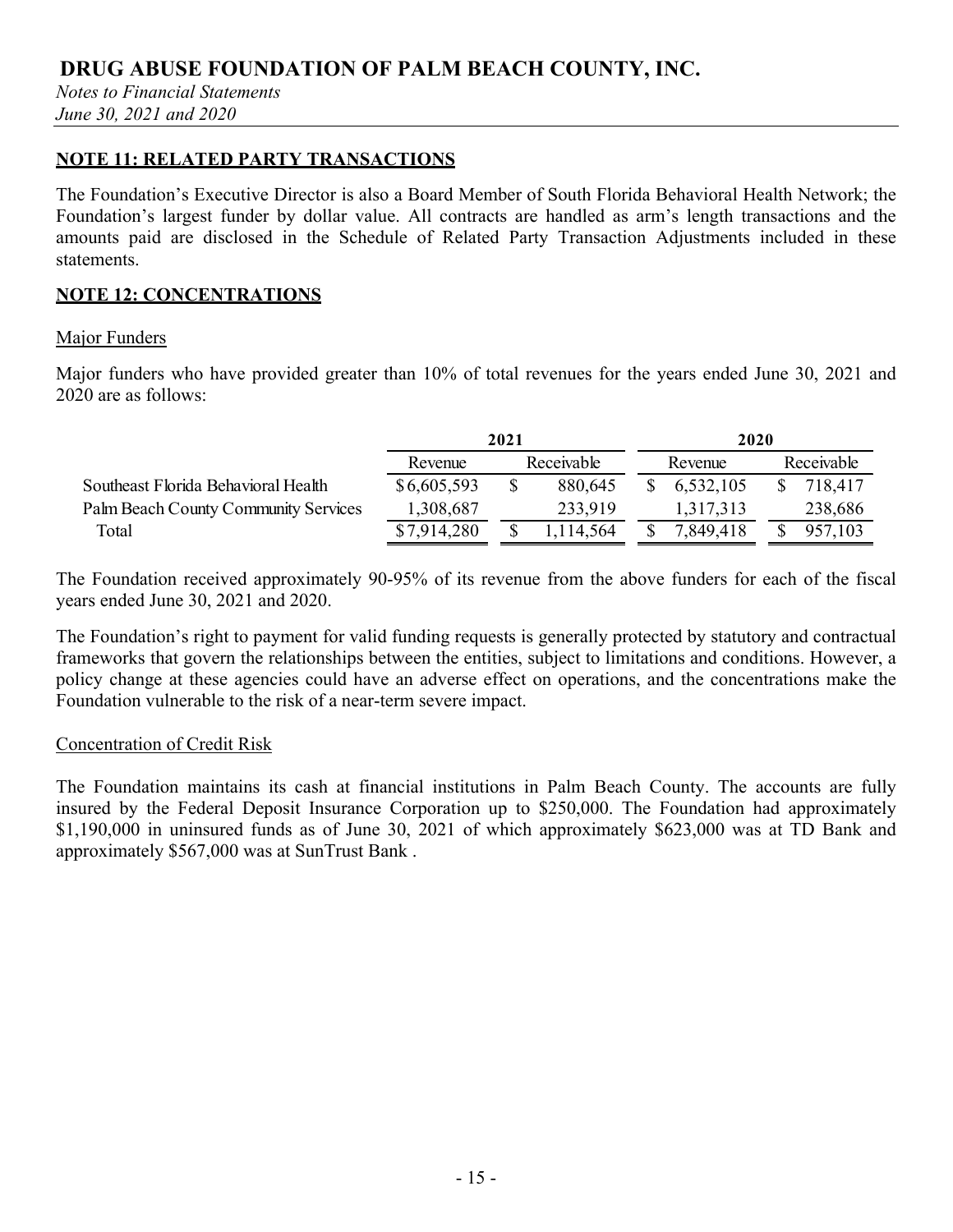*Notes to Financial Statements June 30, 2021 and 2020* 

## **NOTE 13: STATE AND LOCAL SERVICE REVENUES**

The Foundation is reimbursed for fees from state and local agencies for services provided based on individual client participation in the program. These agencies and related service revenues received are summarized as follows for the years ended June 30, 2021 and 2020:

|                           | 2021        | 2020    |
|---------------------------|-------------|---------|
|                           |             |         |
| Drug Court                | 49,283      | 69,242  |
| Department of Corrections | 300,805     | 365,071 |
| FADA                      | 511,234     | 390,803 |
| PBSO Trust Fund           | 135,000     | 135,000 |
| Other                     | 101,031     | 2,551   |
| Total                     | \$1,097,353 | 962,667 |

## **NOTE 14: BED-DAY AVAILABILITY**

The Foundation received a portion of its support from the Federal Government and the State of Florida under grant contract number PDA48 with Southeast Florida Behavioral Health Network.

Under the contract, the Foundation must provide the Southeast Florida Behavioral Health Network with a schedule of bed-day availability payments. Below is the schedule required under this contract:

|                       |                                                                |     |                | Total Units of   |                                                     |                 |                   |               |
|-----------------------|----------------------------------------------------------------|-----|----------------|------------------|-----------------------------------------------------|-----------------|-------------------|---------------|
|                       |                                                                |     |                | Service Paid for |                                                     |                 |                   |               |
|                       |                                                                |     |                | by 3rd Party     | Maximum $\#$ of                                     |                 |                   |               |
|                       |                                                                |     |                |                  | Contracts, Local Units Eligible for Amount Paid for |                 | Maximum \$        |               |
|                       |                                                                |     | Total Units Of | Govt. or Other   | Payment by                                          | Services by the | Value of Units in | Amount Owed   |
| Program               | Covered Service Contracted Rate Service Provided State Agences |     |                |                  | Departments                                         | Department      | Column F          | to Department |
|                       |                                                                |     |                |                  |                                                     |                 |                   |               |
|                       | R                                                              |     | D              |                  |                                                     | G               | H                 |               |
|                       |                                                                |     |                |                  |                                                     |                 |                   |               |
| <b>Adult SA-Detox</b> | Substance Abuse \$                                             | 250 | 4.028          | 2.670            | 8.030 \$                                            | 1.006.963       | 2.007.500<br>S.   |               |

## **NOTE 15: PAYROLL PROTECTION PLAN FUNDS**

The Organization was awarded funds in the amount of \$1,464,457 from the Small Business Administration (SBA) pursuant to the Payroll Protection Program (PPP) as enacted by the CARES Act of 2020. The loan origination date was April 17, 2020 and, under the possible terms of the PPP, the Organization may receive forgiveness of this loan if it spends the funds in accordance with the SBA forgiveness provisions.

One of the forgiveness provisions provides that at least 60% of the PPP funds must be spent on allowable payroll related costs during the approved period following the loan origination date and no more than 40% of the PPP funds may be spent on allowable overhead costs as provided for by the CARES Act and the SBA PPP provisions. It is uncertain at this time if this loan will be fully or partially forgiven. If not forgiven, payments are deferred for six months following the loan origination date and the interest rate is stated at 1% per annum and will be accrued during the deferred payment period.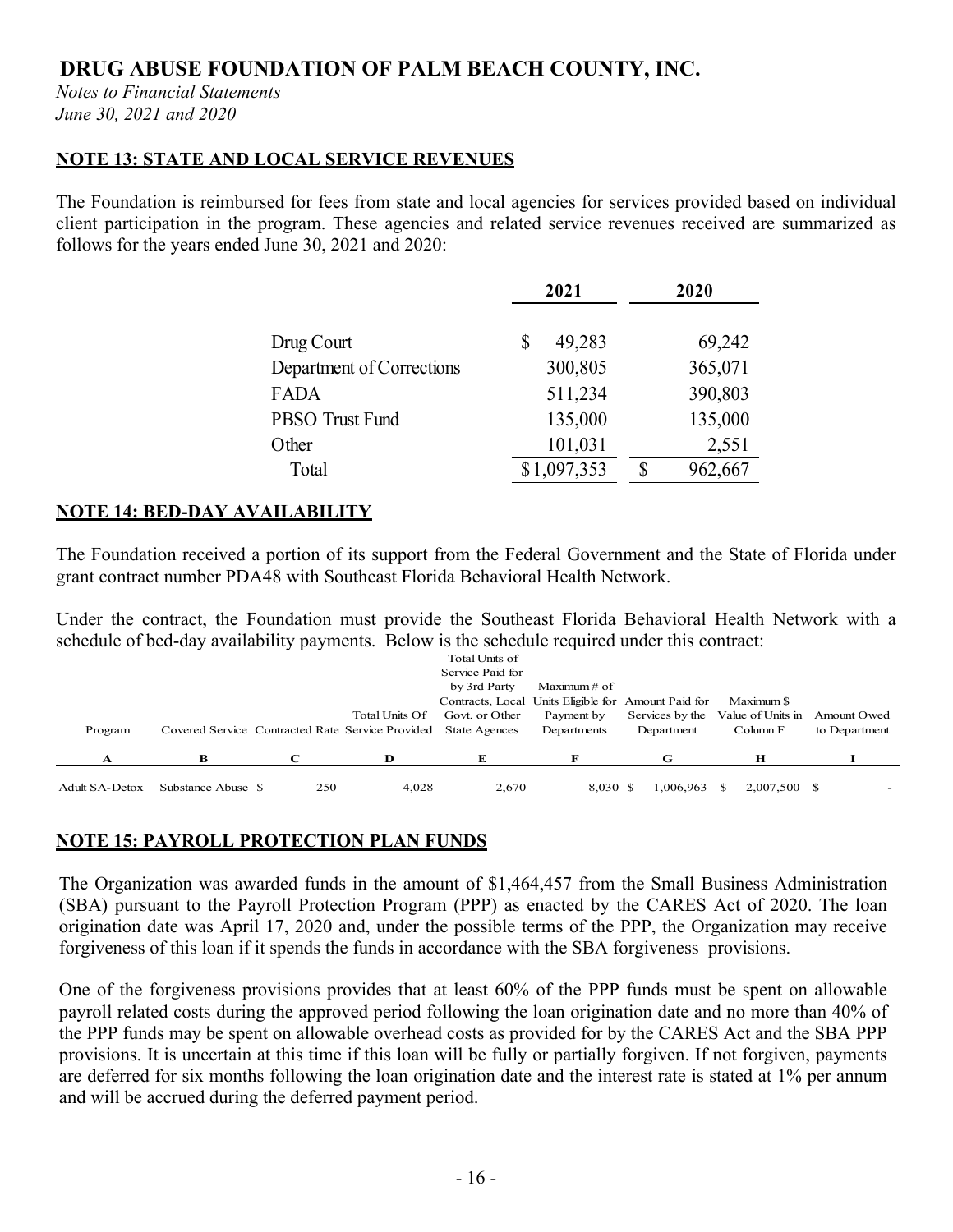*Notes to Financial Statements June 30, 2021 and 2020* 

#### **NOTE 16: UNCERTAINTIES, CONTINGENCIES, AND RISKS** *(continued)*

#### COVID-19 Related Uncertainty

The COVID-19 outbreak in the United States has caused business disruption through mandated and voluntary closings of multiple entities. While the disruption is currently expected to be temporary, there is still considerable uncertainty around the duration of the closings. The Organization expects this matter to negatively impact its operating results in the upcoming year. However, the related financial impact and duration cannot be reasonably estimated at this time.

#### **NOTE 17: EVALUATION OF SUBSEQUENT EVENTS**

The Foundation has evaluated subsequent events through November 5, 2021, the date the financial statements were available to be issued.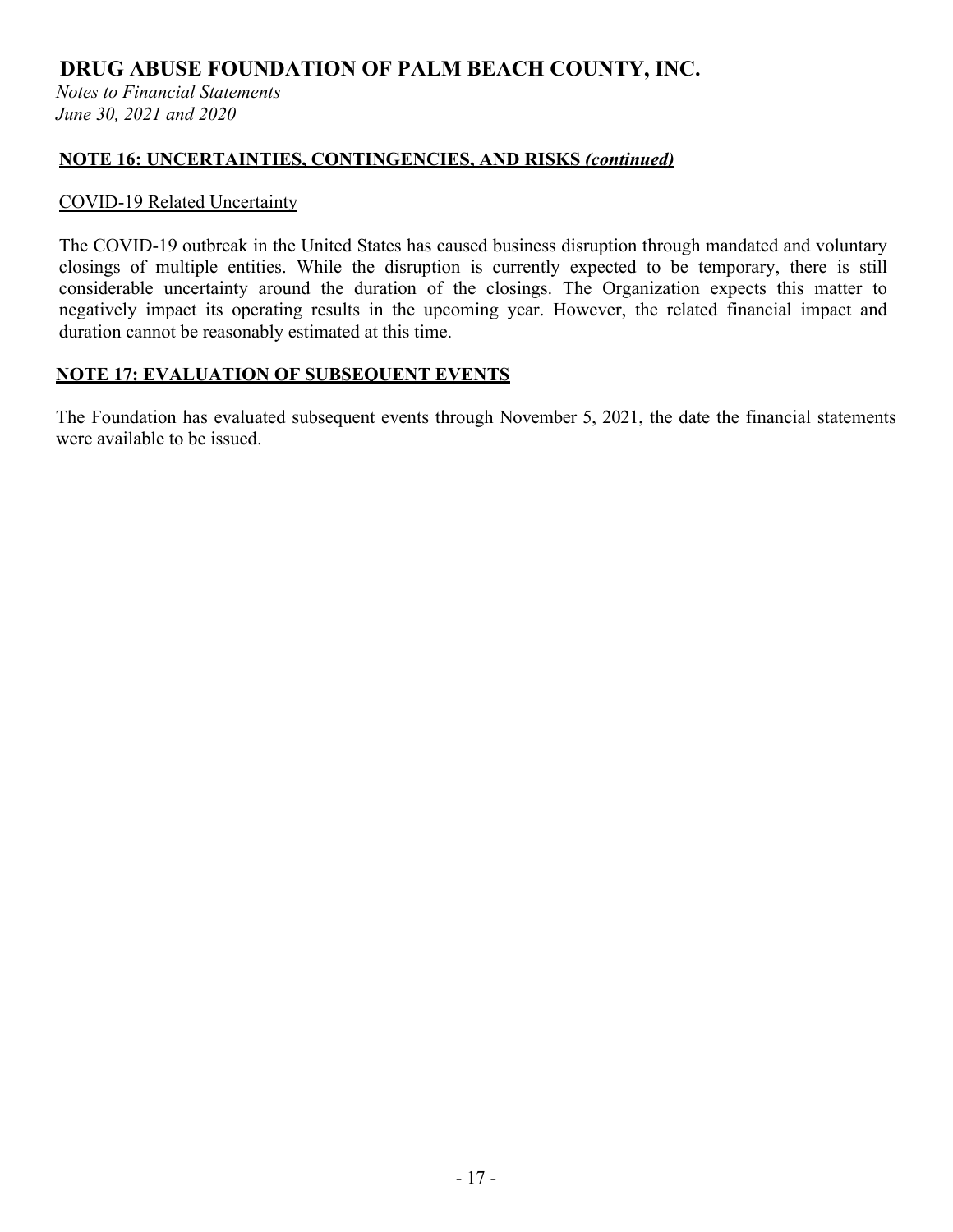# **SUPPLEMENTARY SCHEDULES**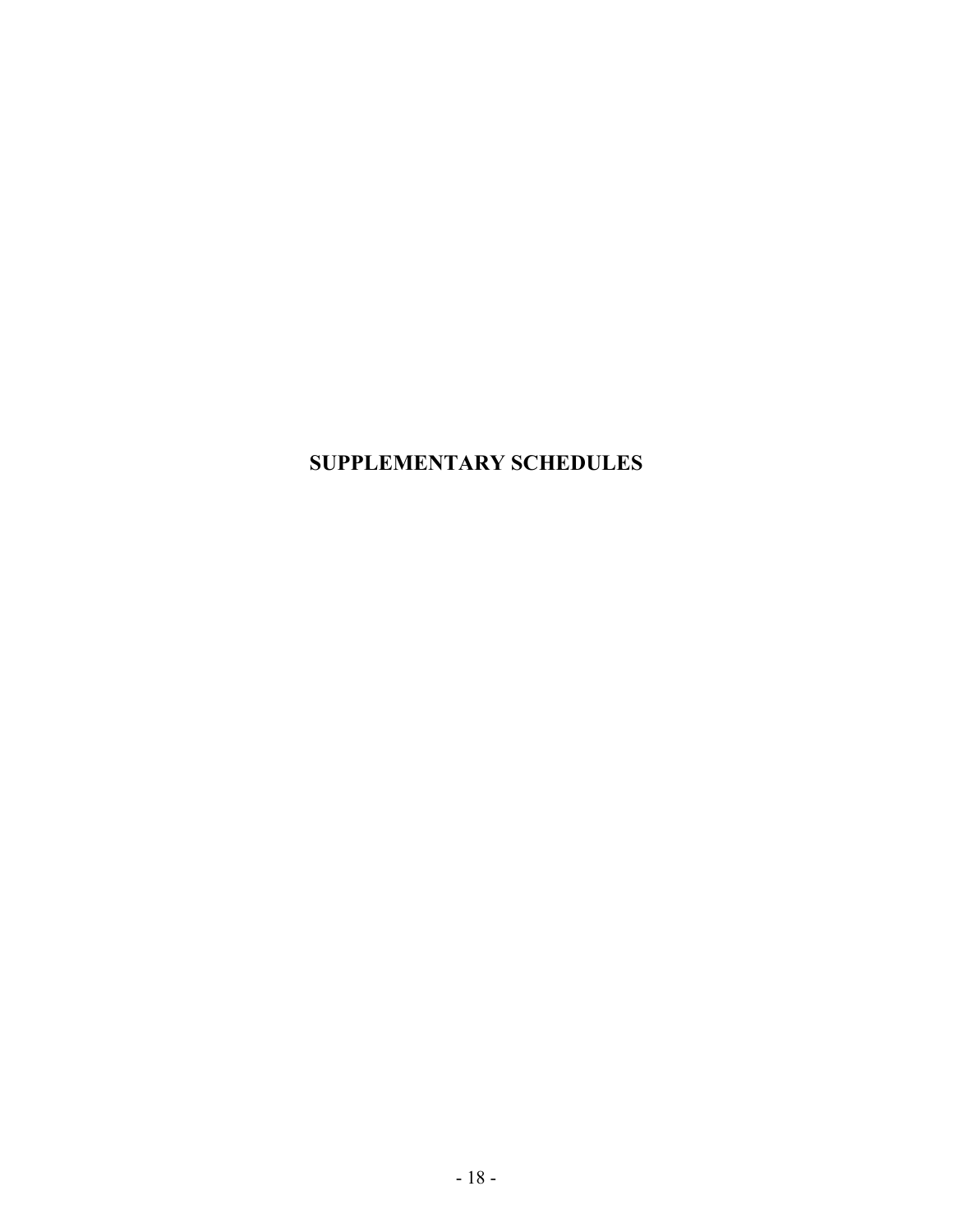*Schedule of Expenditures of Federal Awards and State Financial Assistance For the Year Ended June 30, 2021*

| <b>Federal Grantor/Pass-through Grantor/Program</b>     | <b>Contract Number</b> | <b>CFDA</b> | <b>CSFA</b><br><b>Number Number</b> |              | Amount    |
|---------------------------------------------------------|------------------------|-------------|-------------------------------------|--------------|-----------|
| <b>Federal Awards:</b>                                  |                        |             |                                     |              |           |
| U.S. Department of Health and Human Services            |                        |             |                                     |              |           |
| Pass-through:                                           |                        |             |                                     |              |           |
| Florida Department of Children and Families             |                        |             |                                     |              |           |
| Southeast Florida Behavioral Health Network, Inc.       |                        |             |                                     |              |           |
| Coronavirus Relief Fund                                 | PDA48-15-4             | 21.019      |                                     | \$           | 75,000    |
| Prevention and Treatment of Substance Abuse             | PDA48-15-4             | 93.959      | $\overline{\phantom{a}}$            |              | 2,791,744 |
| Temporary Assistance for Needy Families                 | PDA48-15-4             | 93.558      | $\overline{\phantom{a}}$            |              | 113,918   |
| State Targeted Response to the Opioid Crisis            | PDA48-15-4             | 93.788      |                                     |              | 7,799     |
| Total Florida Department of Children and Families       |                        |             |                                     |              | 2,988,461 |
| <b>Total Expenditures of Federal Awards</b>             |                        |             |                                     | S            | 2,988,461 |
| <b>State Financial Assistance:</b>                      |                        |             |                                     |              |           |
| Florida Department of Children and Families             |                        |             |                                     |              |           |
| Pass-through:                                           |                        |             |                                     |              |           |
| Southeast Florida Behavioral Health Network, Inc.       |                        |             |                                     |              |           |
| Prevention and Treatment of Substance Abuse             | PDA48-15-4             |             | 93-959                              | <sup>S</sup> | 3,617,132 |
| Florida Department of Health:                           |                        |             |                                     |              |           |
| Pass through:                                           |                        |             |                                     |              |           |
| The Ounce of Prevention Fund of Florida                 | 18-19-167              |             | 64.035                              |              | 114,730   |
| <b>Total Expenditures of State Financial Assistance</b> |                        |             |                                     | \$           | 3,731,862 |

#### **NOTE: A - BASIS OF PRESENTATION**

The Schedule of Expenditures of Federal Awards and State Financial Assistance, presented above, includes the federal award and state financial assistance activity of the Foundation under programs of the federal and state government for the year ended June 30, 2021. The information in this schedule is presented in accordance with the requirements of Title 2 U.S. Code of Federal Regulations Part 200, Uniform Administrative Requirements, Cost Principles, and Audit Requirements for Federal Awards (Uniform Guidance) and Chapter 10.650 of the State of Florida Rules of the Auditor General. Because the Schedule presents only a selected portion of the operations of the Foundation, it is not intended to and does not present the financial position, changes in net assets, or cash flows of the Foundation.

#### **NOTE: B - SUMMARY OF SIGNIFICANT ACCOUNTING POLICIES**

(1) Expenditures reported on the Schedule, presented above, are reported on the accrual basis of accounting. Such expenditures are recognized following the cost principles contained in the Uniform Guidance and Chapter 10.650 of the State of Florida Rules of the Auditor General, wherein certain types of expenditures are not allowed or are limited as to reimbursement.

(2) Pass-through entity identifying numbers are presented where available.

#### **NOTE: C - INDIRECT COST RATE**

Drug Abuse Foundation of Palm Beach County, Inc. has elected to use the 10% de minimis indirect cost rate as allowed under the Uniform Guidance and State of Florida Rules of the Auditor General.

*See independent auditors' report*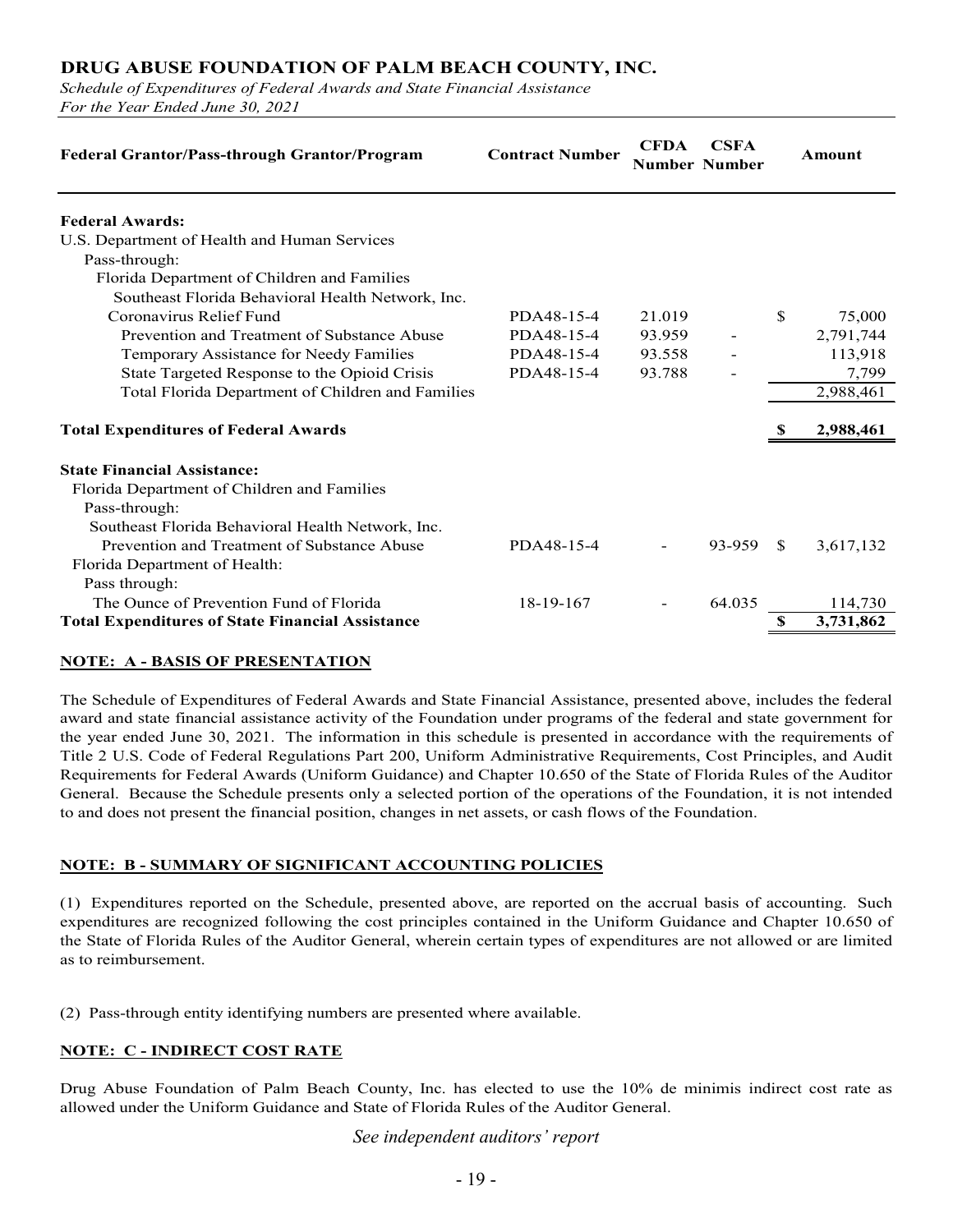### **DRUG ABUSE FOUNDATION OF PALM BEACH COUNTY, INC. SCHEDULE OF REVENUES BY COST CENTER FOR THE YEAR ENDED June 30, 2021**

| <b>FUNDING SOURCES &amp; REVENUES</b>       | Residential<br>Level 2  | Residential<br>PPW Level 2 | Residential<br>Level 4 | Assessment |           | Care<br>Incidental   Coordinatio<br>n | Intervention<br>Case<br><b>Management</b> | Crisis<br><b>Services</b> | <b>Medical Psych</b>  | Community<br>Prevention  | Outpatient       | Detox                 | HIV             | Vouchers   | <b>Total for</b><br>Program 1<br>$(B_{1a} +  + B_{11})$ | <b>Total for</b><br>State SAMH-<br><b>Funded</b><br>Covered<br><b>Services</b><br>$(C_1 +  + C_n)$ | <b>Total for</b><br>Non-State-<br>Funded<br>Covered<br><b>Services</b> | Covered<br><b>Services</b><br>$(D+E)$ | Covered<br>Services | Total for All Non-SAMH Auditorium<br>Rental<br>Income | Total<br><b>Funding</b><br>$(F+G)$   |
|---------------------------------------------|-------------------------|----------------------------|------------------------|------------|-----------|---------------------------------------|-------------------------------------------|---------------------------|-----------------------|--------------------------|------------------|-----------------------|-----------------|------------|---------------------------------------------------------|----------------------------------------------------------------------------------------------------|------------------------------------------------------------------------|---------------------------------------|---------------------|-------------------------------------------------------|--------------------------------------|
|                                             | B.,                     | В.,                        | В.                     |            | В.,       |                                       | В.,                                       | $B_{ij}$                  | B                     | В.,                      | В.,              |                       | В.,             | В.,        | C,                                                      | D                                                                                                  | E.                                                                     |                                       | G                   | G                                                     | Н                                    |
| IA, STATE SAMH FUNDING                      |                         |                            |                        |            |           |                                       |                                           |                           |                       |                          |                  |                       |                 |            |                                                         |                                                                                                    |                                                                        |                                       |                     |                                                       |                                      |
| (1) SEFBHN - ME - Substance                 | 1970,216 \$<br>Ŝ        |                            | 64,285 \$<br>- \$      | 217,591 \$ | 30,899 \$ | 141,000 \$                            | 322,812 \$                                | 734.896                   | 365,361 \$<br>s       | - \$                     | 882.289          | 1006.964 \$<br>S      | 69,471 \$       | 14,038 S   | 5,819,822                                               | 5,819,822                                                                                          |                                                                        | - \$                                  | 5.819.822 XXXXXXXXX | XXXXXXXX                                              | 5,819,822                            |
| (2) SEFBHN-ME-TANF                          | 106,575                 |                            |                        |            |           |                                       | 2,328                                     |                           |                       |                          | 5,015            |                       |                 |            | 113,918                                                 | 113,918                                                                                            |                                                                        |                                       | 113,918 XXXXXXXX    | XXXXXXXX                                              | 113,91B                              |
| (3) SEFBHN - ME - PPW Special Funding       |                         | 671853                     |                        |            |           |                                       |                                           |                           |                       |                          |                  |                       |                 |            | 671853                                                  | 671853                                                                                             |                                                                        |                                       | 671853 XXXXXXXX     | XXXXXXXX                                              | 671853                               |
| (4)                                         |                         |                            |                        |            |           |                                       |                                           |                           |                       |                          |                  |                       |                 |            |                                                         |                                                                                                    |                                                                        |                                       | XXXXXXXX            | XXXXXXXX                                              |                                      |
| (5)                                         |                         |                            |                        |            |           |                                       |                                           |                           |                       |                          |                  |                       |                 |            |                                                         |                                                                                                    |                                                                        |                                       | XXXXXXXX            | XXXXXXXX                                              |                                      |
| (6) From Other Districts                    |                         |                            |                        |            |           |                                       |                                           |                           |                       |                          |                  |                       |                 |            |                                                         |                                                                                                    |                                                                        |                                       | XXXXXXXX            | XXXXXXXXX                                             |                                      |
| TOTAL STATE SAMH FUNDING =                  | 2,076,791               | 671853                     | 64,285                 | 217,591    | 30,899    | 141,000                               | 325,140                                   | 734.896                   | 365,361               |                          | 887.304          | 1006,964              | 69,471          | 14.038     | 6.605.593                                               | 6,605,593                                                                                          |                                                                        | 6.605.593                             | XXXXXXXXX           | XXXXXXXX                                              | 6,605,593                            |
|                                             | ==========              | ==========                 |                        |            |           | ======                                |                                           | ==========                | ==========            |                          |                  | ==========            | ---------       | ========== | ===========                                             | =========                                                                                          | ==========                                                             | =========                             | ========            | ==========                                            | ==========                           |
| <b>IB. OTHER GOVT. FUNDING</b>              |                         |                            |                        |            |           |                                       |                                           |                           |                       |                          |                  |                       |                 |            |                                                         |                                                                                                    |                                                                        |                                       |                     |                                                       |                                      |
| (1) Other State Agency Funding              | 272,314                 |                            | 107,097                | 48.712     |           |                                       |                                           | 79,247                    | 74,569                | 27,000                   | 100,000          | 140,852               | 26,425          |            | 876,217                                                 | 876,217                                                                                            |                                                                        | 876,217                               |                     |                                                       | 876,217                              |
| (2) Medicaid                                |                         | $\cdot$                    |                        |            |           |                                       |                                           |                           |                       | $\overline{\phantom{a}}$ |                  |                       |                 |            |                                                         |                                                                                                    |                                                                        |                                       |                     |                                                       |                                      |
| (3) Local Government                        | 450,510                 | 44,108                     | 63,024                 | 22.754     |           |                                       |                                           | 66,244                    | 20,405                | 135,000                  | 61452            | 500,486               | 67,597          |            | 1431580                                                 | 1431580                                                                                            |                                                                        | 1,431,580                             |                     |                                                       | 1431,580                             |
| (4) Federal Grants and Contracts            | 103,077                 | $\cdot$                    | 5,292                  | 10,750     |           |                                       |                                           | 16,042                    | 27,861                | 2,000                    | 23,793           | 51709                 | 5,051           |            | 245,575                                                 | 245,575                                                                                            |                                                                        | 245,575                               |                     |                                                       | 245,575                              |
| (5) In-kind from local govt. only           |                         | $\overline{\phantom{a}}$   |                        |            |           |                                       |                                           |                           | $\cdot$               | $\cdot$                  |                  |                       | $\cdot$         |            |                                                         |                                                                                                    |                                                                        |                                       |                     |                                                       |                                      |
| TOT. OTHER GOVT. FUNDING =                  | 825,901                 | 44,108                     | 175,413                | 82,216     |           |                                       |                                           | 161,533                   | 122,835               | 164,000                  | 185,245          | 693,047               | 99,074          |            | 2,553,37                                                | 2,553,37                                                                                           |                                                                        | 2,553,37                              |                     |                                                       | 2,553,371                            |
|                                             |                         |                            |                        |            |           |                                       |                                           |                           |                       |                          |                  |                       |                 |            | ==========                                              | ==========                                                                                         | <b>COD</b><br>$=$                                                      | 10                                    |                     | 22222                                                 | ==========                           |
| IC. ALL OTHER REVENUES                      |                         |                            |                        |            |           |                                       |                                           |                           |                       |                          |                  |                       |                 |            |                                                         |                                                                                                    |                                                                        |                                       |                     |                                                       |                                      |
| (1) 1st & 2nd Party Payments                |                         |                            |                        |            |           |                                       |                                           |                           |                       |                          |                  |                       |                 |            |                                                         |                                                                                                    |                                                                        |                                       |                     |                                                       |                                      |
| (2) 3rd P arty P ayments (except M edicare) |                         |                            |                        |            |           |                                       |                                           |                           |                       |                          |                  |                       |                 |            |                                                         |                                                                                                    |                                                                        |                                       |                     |                                                       |                                      |
| (3) Medicare                                |                         |                            |                        |            |           |                                       |                                           |                           |                       |                          |                  |                       |                 |            |                                                         |                                                                                                    |                                                                        |                                       |                     |                                                       |                                      |
| (4) Contributions and Donations             | 62,962                  | 37,273                     | 12,529                 | 13.305     |           |                                       |                                           | 17.541                    | 11,529                | 9,518                    | 22,577           | 43,600                | 20,024          |            | 250,858                                                 | 250,858                                                                                            |                                                                        | 250,858                               |                     |                                                       | 250,858                              |
| (5) Other                                   | 694                     | $\cdot$                    | 337                    | 404        |           |                                       |                                           | 471                       |                       | 2,538                    | 875              |                       | 1,414           |            | 6,733                                                   | 6,733                                                                                              |                                                                        | 6,733                                 |                     | 14.780                                                | 21,513                               |
| (6) In-kind                                 | 36,598                  | $\cdot$                    | 5.325                  |            |           |                                       |                                           | 7.455                     |                       | 12.195                   | 10,884           | 11.104                | 19.974          |            | 103.535                                                 | 103,535                                                                                            |                                                                        | 103.535                               |                     |                                                       | 103,535                              |
| TOT. ALL OTHER REVENUES =                   | 100.254                 | 37,273                     | 18.191                 | 13.709     |           |                                       |                                           | 25.467                    | 11,529                | 24,251                   | 34,336           | 54,704                | 41412           |            | 361126                                                  | 361126                                                                                             |                                                                        | 361126                                |                     | 14.780                                                | 375,906                              |
| TOTAL FUNDING = \$                          | ==========<br>3.002.946 | ====<br>753.233            | 257.889                | 313.516    | 30.899    |                                       |                                           |                           | ==========<br>499.725 | $=$<br>188.251           | =====<br>106.885 | ==========<br>1754.71 | ====<br>209.957 | 14.038     | =========<br>9,520,090<br>Ι¢<br>=========               | ==========<br>9,520,090<br>=========                                                               | ==========                                                             | ==========<br>$-$ \$ 9,520,090 \$     | =========           | ===========<br>14,780<br><b>====</b>                  | =========<br>9,534,870<br>========== |

*See independent auditors' report*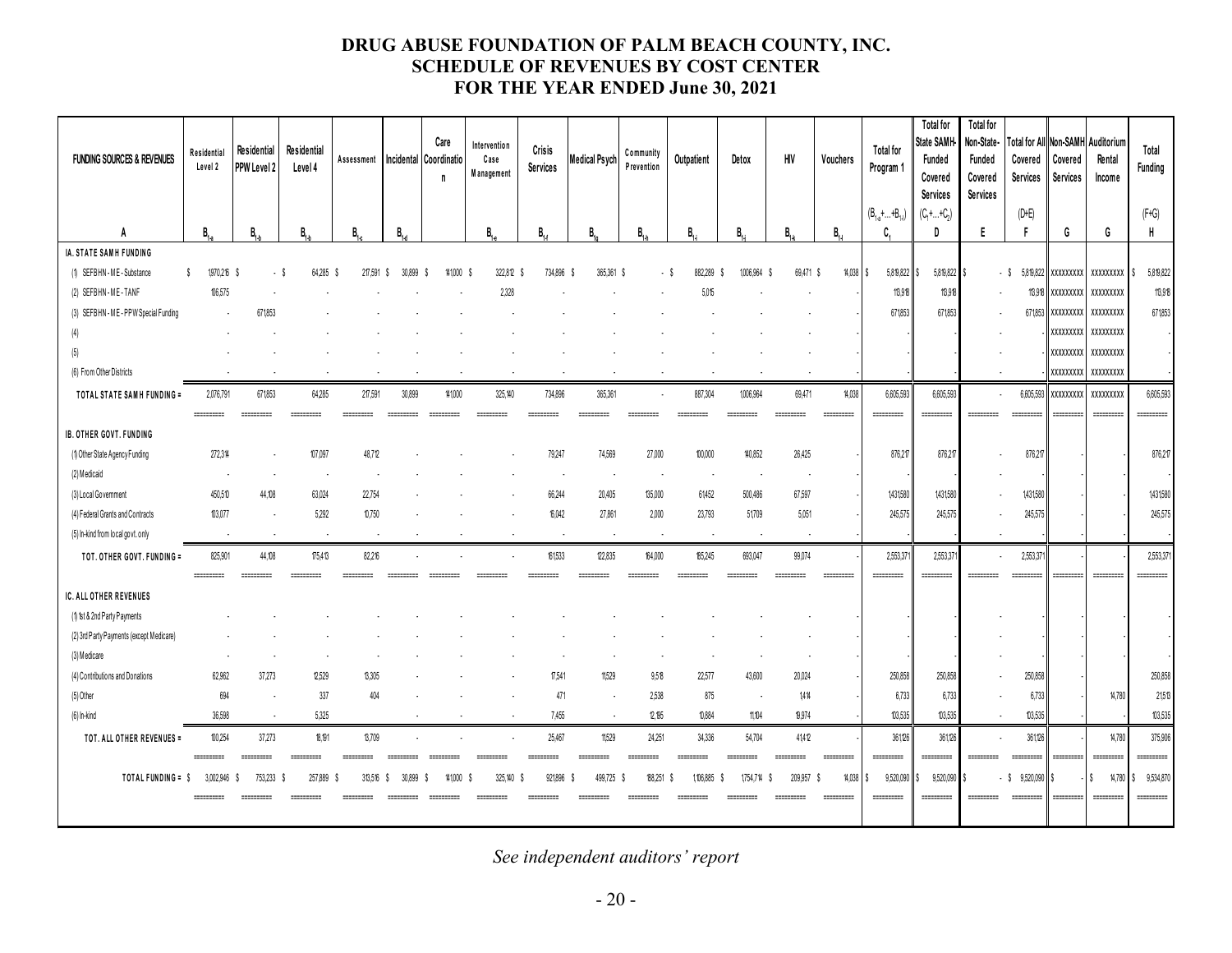### **DRUG ABUSE FOUNDATION OF PALM BEACH COUNTY, INC. SCHEDULE OF EXPENSES BY COST CENTER FOR THE YEAR ENDED June 30, 2021**

| <b>EXPENSE CATEGORIES</b>               | Residential<br>Level 2 | Residential<br>PPW Level 2 | Residential<br>Level 4 | Assessment     |             | Care<br>Incidental Coordinatio<br>n                                                                                                                                                                                                                                                                                                                                                                                                                                                           | Intervention<br>Case<br><b>Management</b> | Crisis<br>Services | Medical Psych | Community<br>Prevention | Outpatient               | Detox     | hiv                                                                                                                                                                                                                                                                                                                                                                                                                                                                                                     | Vouchers   | Program 1<br>Total                                                                                                                                                                                                                                                                                                                                                                                                                                                                                      | <b>Total for</b><br>State SAMI<br>Funded<br>Covered<br>Services | <b>Total for</b><br>Non-State<br>Funded<br>Covered<br>Services | <b>Total for All</b><br>Covered<br>Services | Covered<br>Services | Non-SAMH Auditorium<br>Rental<br>Expenses | Other<br><b>Support</b><br>Costs<br>(optional) | Administrat<br>on     | Total<br>Expenses |
|-----------------------------------------|------------------------|----------------------------|------------------------|----------------|-------------|-----------------------------------------------------------------------------------------------------------------------------------------------------------------------------------------------------------------------------------------------------------------------------------------------------------------------------------------------------------------------------------------------------------------------------------------------------------------------------------------------|-------------------------------------------|--------------------|---------------|-------------------------|--------------------------|-----------|---------------------------------------------------------------------------------------------------------------------------------------------------------------------------------------------------------------------------------------------------------------------------------------------------------------------------------------------------------------------------------------------------------------------------------------------------------------------------------------------------------|------------|---------------------------------------------------------------------------------------------------------------------------------------------------------------------------------------------------------------------------------------------------------------------------------------------------------------------------------------------------------------------------------------------------------------------------------------------------------------------------------------------------------|-----------------------------------------------------------------|----------------------------------------------------------------|---------------------------------------------|---------------------|-------------------------------------------|------------------------------------------------|-----------------------|-------------------|
|                                         | B.                     | В                          | B.                     | В.             | В.          |                                                                                                                                                                                                                                                                                                                                                                                                                                                                                               | В.                                        | В.,                | B.            | В.                      | В.                       | В.        | В.                                                                                                                                                                                                                                                                                                                                                                                                                                                                                                      | В,         | $(B_{1a} +  + B_{1k})$<br>C,                                                                                                                                                                                                                                                                                                                                                                                                                                                                            | $(C_1 +  + C_n)$<br>D                                           | E                                                              | $(D+E)$<br>.F                               | G                   | G                                         | н                                              |                       | (F+G+H*+I*)<br>J  |
| <b>IIA. PERSONNEL EXPENSES</b>          |                        |                            |                        |                |             |                                                                                                                                                                                                                                                                                                                                                                                                                                                                                               |                                           |                    |               |                         |                          |           |                                                                                                                                                                                                                                                                                                                                                                                                                                                                                                         |            |                                                                                                                                                                                                                                                                                                                                                                                                                                                                                                         |                                                                 |                                                                |                                             |                     |                                           |                                                |                       |                   |
| (1) Salaries                            | 1569,317<br>s.         | 316,926 \$                 | 77,335 \$              | 89,054         |             | <sub>S</sub><br>87,274                                                                                                                                                                                                                                                                                                                                                                                                                                                                        | 109,464 \$                                | 641813 \$          | 207,594       | 64,011                  | 649,481                  | 600238 \$ | 79,710 \$                                                                                                                                                                                                                                                                                                                                                                                                                                                                                               |            | 4,492,21                                                                                                                                                                                                                                                                                                                                                                                                                                                                                                | 4,492,217                                                       |                                                                | $-$ \$<br>4,492,21                          |                     | - 8                                       |                                                | $\cdot$ \$<br>787,492 | 5,279,709         |
| (2) Fringe Benefits                     | 258,600                | 66,555                     | 37,433                 | 36,409         |             | 3.434                                                                                                                                                                                                                                                                                                                                                                                                                                                                                         | 31847                                     | 57.901             | 42,012        | 24.345                  | 66,504                   | 136,202   | 30.634                                                                                                                                                                                                                                                                                                                                                                                                                                                                                                  |            | 79187                                                                                                                                                                                                                                                                                                                                                                                                                                                                                                   | 791,876                                                         |                                                                | 79187                                       |                     |                                           |                                                | 147.647               | 939,523           |
| TOTAL PERSONNEL EXPENSES =              | 1827,917               | 383,481                    | 114,768                | 125,463        | $\cdot$     | 90,708                                                                                                                                                                                                                                                                                                                                                                                                                                                                                        | 141311                                    | 699,714            | 249,606       | 88,356                  | 715,985                  | 736,440   | 110,344                                                                                                                                                                                                                                                                                                                                                                                                                                                                                                 |            | 5,284,09                                                                                                                                                                                                                                                                                                                                                                                                                                                                                                | 5,284,093                                                       |                                                                | 5,284,09                                    |                     |                                           | $\blacksquare$                                 | 935,139               | 6,219,232         |
|                                         | ==========             | =========                  | =========              | ==========     | ----------- | ========                                                                                                                                                                                                                                                                                                                                                                                                                                                                                      | ==========                                | =========          | -----------   | =========               | ==========               | ========= | ==========                                                                                                                                                                                                                                                                                                                                                                                                                                                                                              | ========== | =========                                                                                                                                                                                                                                                                                                                                                                                                                                                                                               | ==========                                                      | ==========                                                     | -----------                                 | ----------          | ==========                                | ==========                                     | -----------           | ========          |
| <b>IIB. OTHER EXPENSES</b>              |                        |                            |                        |                |             |                                                                                                                                                                                                                                                                                                                                                                                                                                                                                               |                                           |                    |               |                         |                          |           |                                                                                                                                                                                                                                                                                                                                                                                                                                                                                                         |            |                                                                                                                                                                                                                                                                                                                                                                                                                                                                                                         |                                                                 |                                                                |                                             |                     |                                           |                                                |                       |                   |
| (1) Building Occupancy                  | 124,499                | 38,595                     | 22,538                 | 31185          |             | 2,490                                                                                                                                                                                                                                                                                                                                                                                                                                                                                         | 11,311                                    | 32,592             | 26,926        | 5.164                   | 97,851                   | 114,473   | 4,135                                                                                                                                                                                                                                                                                                                                                                                                                                                                                                   |            | 511,759                                                                                                                                                                                                                                                                                                                                                                                                                                                                                                 | 511,759                                                         |                                                                | 511,759                                     |                     | 23,255                                    |                                                | 13,836                | 548,849           |
| (2) Professional Services               | 3,145                  | 975                        | 715                    | 871            |             | 189                                                                                                                                                                                                                                                                                                                                                                                                                                                                                           | 543                                       | 1027               | 737           | $\mathcal{D}4$          | 1,855                    | 157,526   | 575                                                                                                                                                                                                                                                                                                                                                                                                                                                                                                     |            | 168,282                                                                                                                                                                                                                                                                                                                                                                                                                                                                                                 | 168,282                                                         |                                                                | 168,282                                     |                     |                                           |                                                | 93,984                | 262,266           |
| (3) Travel                              | 4,238                  | 1314                       | 1313                   | 1969           |             | 254                                                                                                                                                                                                                                                                                                                                                                                                                                                                                           | 4,969                                     | 2,298              | 1,641         | 328                     | 4,924                    | 8,465     |                                                                                                                                                                                                                                                                                                                                                                                                                                                                                                         |            | 31,713                                                                                                                                                                                                                                                                                                                                                                                                                                                                                                  | 31,713                                                          |                                                                | 31,71                                       |                     |                                           |                                                |                       | 31,713            |
| (4) Equipment                           | 389                    | 121                        | $90\,$                 | v <sub>0</sub> |             | 23                                                                                                                                                                                                                                                                                                                                                                                                                                                                                            | 94                                        | 279                | 110           | 64                      | 231                      | 408       | 75                                                                                                                                                                                                                                                                                                                                                                                                                                                                                                      |            | 2,004                                                                                                                                                                                                                                                                                                                                                                                                                                                                                                   | 2,004                                                           |                                                                | 2,004                                       |                     |                                           |                                                | 51                    | 2,055             |
| (5) Food Services                       | 128,532                | 39,845                     | 12,549                 |                |             |                                                                                                                                                                                                                                                                                                                                                                                                                                                                                               | 9,712                                     |                    |               |                         |                          | 50,217    |                                                                                                                                                                                                                                                                                                                                                                                                                                                                                                         |            | 240,855                                                                                                                                                                                                                                                                                                                                                                                                                                                                                                 | 240,855                                                         |                                                                | 240,855                                     |                     |                                           |                                                |                       | 240,855           |
| (6) Medical and Pharmacy                | 295,969                | 91,750                     | 14,298                 |                | 30,899      | 10,266                                                                                                                                                                                                                                                                                                                                                                                                                                                                                        | 6,844                                     |                    |               |                         |                          | 124,553   |                                                                                                                                                                                                                                                                                                                                                                                                                                                                                                         |            | 574,579                                                                                                                                                                                                                                                                                                                                                                                                                                                                                                 | 574,579                                                         |                                                                | 574,579                                     |                     |                                           |                                                |                       | 574,579           |
| (7) Subcontracted Services              |                        |                            |                        |                |             |                                                                                                                                                                                                                                                                                                                                                                                                                                                                                               |                                           |                    |               |                         |                          |           |                                                                                                                                                                                                                                                                                                                                                                                                                                                                                                         |            |                                                                                                                                                                                                                                                                                                                                                                                                                                                                                                         |                                                                 |                                                                |                                             |                     |                                           |                                                |                       |                   |
| (8) Insurance                           | 35,816                 | 11,103                     | 8,042                  | 9.339          |             | 2,149                                                                                                                                                                                                                                                                                                                                                                                                                                                                                         | 8,040                                     | 11,499             | 8,385         | 3,652                   | 18,418                   | 33,268    | 5,923                                                                                                                                                                                                                                                                                                                                                                                                                                                                                                   |            | 155,634                                                                                                                                                                                                                                                                                                                                                                                                                                                                                                 | 155,634                                                         |                                                                | 155,634                                     |                     |                                           |                                                | 21409                 | 177,043           |
| (9) Interest Paid                       |                        |                            |                        |                |             |                                                                                                                                                                                                                                                                                                                                                                                                                                                                                               |                                           |                    |               |                         | ÷.                       |           |                                                                                                                                                                                                                                                                                                                                                                                                                                                                                                         |            |                                                                                                                                                                                                                                                                                                                                                                                                                                                                                                         |                                                                 |                                                                |                                             |                     |                                           |                                                | 126,623               | 126,623           |
| (10) Operating Supplies & Expenses      | 36,615                 | 11,351                     | 7,278                  | 9,709          |             | 1,465                                                                                                                                                                                                                                                                                                                                                                                                                                                                                         | 7,644                                     | 13,763             | 11,936        | 4,595                   | 18,643                   | 34,422    | 6,074                                                                                                                                                                                                                                                                                                                                                                                                                                                                                                   |            | 163,495                                                                                                                                                                                                                                                                                                                                                                                                                                                                                                 | 163,495                                                         |                                                                | 163,495                                     |                     |                                           |                                                | 13,387                | 176,882           |
| (11) Other                              | 32,310                 | 1,451                      | 2,884                  | 10,589         |             | 2,002                                                                                                                                                                                                                                                                                                                                                                                                                                                                                         | 7,086                                     | 12,583             | 9,072         | 2,856                   | 68,409                   | 35,029    | 6,719                                                                                                                                                                                                                                                                                                                                                                                                                                                                                                   | 14,038     | 205,028                                                                                                                                                                                                                                                                                                                                                                                                                                                                                                 | 205,028                                                         |                                                                | 205,028                                     |                     | 21,999                                    |                                                | 222,747               | 449,774           |
| (12) Donated Items                      |                        |                            |                        |                |             |                                                                                                                                                                                                                                                                                                                                                                                                                                                                                               |                                           |                    |               |                         | $\overline{\phantom{a}}$ |           |                                                                                                                                                                                                                                                                                                                                                                                                                                                                                                         |            |                                                                                                                                                                                                                                                                                                                                                                                                                                                                                                         |                                                                 |                                                                |                                             |                     |                                           |                                                |                       |                   |
| (13) Nurses-Agency                      |                        |                            |                        |                |             |                                                                                                                                                                                                                                                                                                                                                                                                                                                                                               |                                           | 39,582             | 79,165        |                         | $\blacksquare$           | 97.912    |                                                                                                                                                                                                                                                                                                                                                                                                                                                                                                         |            | 316,659                                                                                                                                                                                                                                                                                                                                                                                                                                                                                                 | 316,659                                                         |                                                                | 316,659                                     |                     |                                           |                                                |                       | 316,659           |
| TOTAL OTHER EXPENSES =                  | 661513                 | 196,505                    | 69,707                 | 63,782         | 30,899      | 18,838                                                                                                                                                                                                                                                                                                                                                                                                                                                                                        | 56,243                                    | 113,623            | 137,972       | 16,783                  | 210,331                  | 756,272   | 23,501                                                                                                                                                                                                                                                                                                                                                                                                                                                                                                  | 14,038     | 2,370,008                                                                                                                                                                                                                                                                                                                                                                                                                                                                                               | 2,370,008                                                       |                                                                | 2,370,008                                   |                     | 45,253                                    |                                                | 492,037               | 2,907,298         |
|                                         | ==========             | ==========                 | ----<br>=              | ==========     |             | ======                                                                                                                                                                                                                                                                                                                                                                                                                                                                                        | ==========                                | =========          | ========      | ==========              | ==========               | ========= | ==========                                                                                                                                                                                                                                                                                                                                                                                                                                                                                              | ========== | ==========                                                                                                                                                                                                                                                                                                                                                                                                                                                                                              | ==========                                                      | ==========                                                     | ----------                                  | ---------           | -----                                     | 10000                                          | ========              | =========         |
| TOT. PERSONNEL & OTH. EXP. =            | 2,489,430              | 579,986                    | 184,475                | 189,245        | 30.899      | 109,546                                                                                                                                                                                                                                                                                                                                                                                                                                                                                       | 197.554                                   | 813,337            | 387.578       | 105,139                 | 926,315                  | 1,492,712 | 133,845                                                                                                                                                                                                                                                                                                                                                                                                                                                                                                 | 14,038     | 7,654.10                                                                                                                                                                                                                                                                                                                                                                                                                                                                                                | 7,654,10                                                        |                                                                | 7,654,1                                     |                     | 45,253                                    |                                                | 1427,176              | 9,126,530         |
|                                         | ==========             | ----------                 | ----------             | ==========     |             | =======                                                                                                                                                                                                                                                                                                                                                                                                                                                                                       | ==========                                | =========          | ----------    | =========               | ==========               | ========= | ==========                                                                                                                                                                                                                                                                                                                                                                                                                                                                                              | ========== | ==========                                                                                                                                                                                                                                                                                                                                                                                                                                                                                              | ----------                                                      | ==========                                                     | ----------                                  | ========            | ==========                                | ==========                                     | ==========            | =========         |
| <b>IIC. DISTRIBUTED INDIRECT COSTS</b>  |                        |                            |                        |                |             |                                                                                                                                                                                                                                                                                                                                                                                                                                                                                               |                                           |                    |               |                         |                          |           |                                                                                                                                                                                                                                                                                                                                                                                                                                                                                                         |            |                                                                                                                                                                                                                                                                                                                                                                                                                                                                                                         |                                                                 |                                                                |                                             |                     |                                           |                                                |                       |                   |
| (a) Other Support Costs (Optional)      |                        |                            |                        |                |             |                                                                                                                                                                                                                                                                                                                                                                                                                                                                                               |                                           |                    |               |                         | $\overline{\phantom{a}}$ |           |                                                                                                                                                                                                                                                                                                                                                                                                                                                                                                         |            |                                                                                                                                                                                                                                                                                                                                                                                                                                                                                                         |                                                                 |                                                                |                                             |                     |                                           |                                                |                       |                   |
| (b) Administration                      | 496.604                | 153,947                    | 70,943                 | 85,132         |             | 29,796                                                                                                                                                                                                                                                                                                                                                                                                                                                                                        | 42,566                                    | 99,321             | 70,943        | 70,943                  | 141887                   | 241207    | 56,755                                                                                                                                                                                                                                                                                                                                                                                                                                                                                                  |            | 1560,04                                                                                                                                                                                                                                                                                                                                                                                                                                                                                                 | 1,560,044                                                       |                                                                | 1560,044                                    |                     |                                           |                                                | (1560, 044)           |                   |
| TOT. DISTR'D INDIRECT COSTS =           | 496,604                | 153,947                    | 70,943                 | 85,132         |             | 29,796                                                                                                                                                                                                                                                                                                                                                                                                                                                                                        | 42,566                                    | 99,321             | 70,943        | 70,943                  | 141,887                  | 241207    | 56,755                                                                                                                                                                                                                                                                                                                                                                                                                                                                                                  |            | 1560,04                                                                                                                                                                                                                                                                                                                                                                                                                                                                                                 | 1,560,044                                                       |                                                                | 1560,04                                     |                     |                                           |                                                | (1560, 044)           |                   |
|                                         |                        |                            |                        |                |             |                                                                                                                                                                                                                                                                                                                                                                                                                                                                                               |                                           |                    |               |                         |                          |           |                                                                                                                                                                                                                                                                                                                                                                                                                                                                                                         | =========  | =========                                                                                                                                                                                                                                                                                                                                                                                                                                                                                               | --------                                                        | =========                                                      |                                             |                     |                                           |                                                |                       | ========          |
| TOTAL ACTUAL OPER. EXPENSES =           | 2,986,034              | 733,933                    | 255.418                | 274,377        | 30,899      | 139,342                                                                                                                                                                                                                                                                                                                                                                                                                                                                                       | 240.120                                   | 912.658            | 458.521       | 176,082                 | 1068.202                 | 1733.919  | 190,600                                                                                                                                                                                                                                                                                                                                                                                                                                                                                                 | 14,038     | 9.214.14                                                                                                                                                                                                                                                                                                                                                                                                                                                                                                | 9.214.14                                                        |                                                                | 9.214.14                                    |                     | 45.253                                    |                                                | (132,868)             | 9,126,530         |
|                                         | =========              | =========                  |                        | ==========     |             |                                                                                                                                                                                                                                                                                                                                                                                                                                                                                               | ==========                                | =========          | =========     | =========               | ==========               | ========= | ==========                                                                                                                                                                                                                                                                                                                                                                                                                                                                                              | ========== | ==========                                                                                                                                                                                                                                                                                                                                                                                                                                                                                              | ==========                                                      | ==========                                                     | --------                                    |                     |                                           |                                                | =========             | =========         |
| <b>IID. UNALLOWABLE COSTS</b>           |                        |                            |                        |                |             |                                                                                                                                                                                                                                                                                                                                                                                                                                                                                               |                                           |                    |               |                         |                          |           |                                                                                                                                                                                                                                                                                                                                                                                                                                                                                                         |            |                                                                                                                                                                                                                                                                                                                                                                                                                                                                                                         |                                                                 |                                                                |                                             |                     |                                           |                                                |                       |                   |
|                                         | ==========             | ==========                 | ==========             | ===========    | ----------  | $\begin{minipage}{.4\linewidth} \begin{tabular}{l} \multicolumn{3}{l}{} & \multicolumn{3}{l}{} & \multicolumn{3}{l}{} \\ \multicolumn{3}{l}{} & \multicolumn{3}{l}{} & \multicolumn{3}{l}{} \\ \multicolumn{3}{l}{} & \multicolumn{3}{l}{} & \multicolumn{3}{l}{} \\ \multicolumn{3}{l}{} & \multicolumn{3}{l}{} & \multicolumn{3}{l}{} \\ \multicolumn{3}{l}{} & \multicolumn{3}{l}{} & \multicolumn{3}{l}{} \\ \multicolumn{3}{l}{} & \multicolumn{3}{l}{} & \multicolumn{3}{l}{} \\ \mult$ | ==========                                | ==========         | =========     | ==========              | ==========               | ========= | $\begin{minipage}{0.5\linewidth} \begin{tabular}{l} \multicolumn{2}{c}{\textbf{}} & \multicolumn{2}{c}{\textbf{}} \\ \multicolumn{2}{c}{\textbf{}} & \multicolumn{2}{c}{\textbf{}} \\ \multicolumn{2}{c}{\textbf{}} & \multicolumn{2}{c}{\textbf{}} \\ \multicolumn{2}{c}{\textbf{}} & \multicolumn{2}{c}{\textbf{}} \\ \multicolumn{2}{c}{\textbf{}} & \multicolumn{2}{c}{\textbf{}} \\ \multicolumn{2}{c}{\textbf{}} & \multicolumn{2}{c}{\textbf{}} \\ \multicolumn{2}{c}{\textbf{}} & \multicolumn$ | ========== | $\begin{minipage}{0.5\linewidth} \begin{tabular}{l} \multicolumn{3}{c}{\textbf{}} & \multicolumn{3}{c}{\textbf{}} \\ \multicolumn{3}{c}{\textbf{}} & \multicolumn{3}{c}{\textbf{}} \\ \multicolumn{3}{c}{\textbf{}} & \multicolumn{3}{c}{\textbf{}} \\ \multicolumn{3}{c}{\textbf{}} & \multicolumn{3}{c}{\textbf{}} \\ \multicolumn{3}{c}{\textbf{}} & \multicolumn{3}{c}{\textbf{}} \\ \multicolumn{3}{c}{\textbf{}} & \multicolumn{3}{c}{\textbf{}} \\ \multicolumn{3}{c}{\textbf{}} & \multicolumn$ | ==========                                                      | ==========                                                     | 22222222                                    | =======             | ==========                                | ==========                                     | =========             | =========         |
|                                         |                        |                            |                        |                |             |                                                                                                                                                                                                                                                                                                                                                                                                                                                                                               |                                           |                    |               |                         |                          |           |                                                                                                                                                                                                                                                                                                                                                                                                                                                                                                         |            |                                                                                                                                                                                                                                                                                                                                                                                                                                                                                                         |                                                                 |                                                                |                                             |                     |                                           |                                                |                       |                   |
| TOT. ALLOWABLE OPER. EXP. =             | 2,986,034              | 733,933                    | 255,418                | 274,377        | 30,899      | 139,342                                                                                                                                                                                                                                                                                                                                                                                                                                                                                       | 240,120                                   | 912,658            | 458,521       | 176,082                 | 1068,202                 | 1,733,919 | 190,600                                                                                                                                                                                                                                                                                                                                                                                                                                                                                                 | 14,038     | 9,214,14                                                                                                                                                                                                                                                                                                                                                                                                                                                                                                | 9,214,14                                                        |                                                                | 9,214,145                                   |                     | 45,253                                    |                                                |                       | 9,126,530         |
|                                         | ===========            | ==========                 | ==========             | ===========    | ==========  |                                                                                                                                                                                                                                                                                                                                                                                                                                                                                               | ==========                                | =========          | =========     | ==========              | ==========               | ========= | ==========                                                                                                                                                                                                                                                                                                                                                                                                                                                                                              | ========== | =========                                                                                                                                                                                                                                                                                                                                                                                                                                                                                               | ==========                                                      | ==========                                                     | =========                                   | --------            | ==========                                | ===========                                    | =========             | =========         |
|                                         |                        |                            |                        |                |             |                                                                                                                                                                                                                                                                                                                                                                                                                                                                                               |                                           |                    |               |                         |                          |           |                                                                                                                                                                                                                                                                                                                                                                                                                                                                                                         |            |                                                                                                                                                                                                                                                                                                                                                                                                                                                                                                         |                                                                 |                                                                |                                             |                     |                                           |                                                |                       |                   |
| <b>IIE. CAPITAL EXPENDITURES</b>        | 1202,259               | 56,590                     | 26,510                 | 12,032         |             | 6,016                                                                                                                                                                                                                                                                                                                                                                                                                                                                                         | 20,053                                    | 18,048             | 14.037        | 20,053                  | 61597                    | 89,298    | 6,016                                                                                                                                                                                                                                                                                                                                                                                                                                                                                                   |            | 1532,50                                                                                                                                                                                                                                                                                                                                                                                                                                                                                                 | 1,532,509                                                       |                                                                | 1532,509                                    |                     |                                           |                                                |                       | 1,532,509         |
|                                         | ----------             |                            |                        |                |             |                                                                                                                                                                                                                                                                                                                                                                                                                                                                                               |                                           |                    |               |                         |                          |           |                                                                                                                                                                                                                                                                                                                                                                                                                                                                                                         | ---------- | 22222222                                                                                                                                                                                                                                                                                                                                                                                                                                                                                                | =========                                                       | ----------                                                     |                                             |                     |                                           |                                                |                       | ========          |
|                                         |                        |                            |                        |                |             |                                                                                                                                                                                                                                                                                                                                                                                                                                                                                               |                                           |                    |               |                         |                          |           |                                                                                                                                                                                                                                                                                                                                                                                                                                                                                                         |            |                                                                                                                                                                                                                                                                                                                                                                                                                                                                                                         |                                                                 |                                                                |                                             |                     |                                           |                                                |                       |                   |
|                                         |                        |                            |                        |                |             |                                                                                                                                                                                                                                                                                                                                                                                                                                                                                               |                                           |                    |               |                         |                          |           |                                                                                                                                                                                                                                                                                                                                                                                                                                                                                                         |            |                                                                                                                                                                                                                                                                                                                                                                                                                                                                                                         |                                                                 |                                                                |                                             |                     |                                           |                                                |                       |                   |
| Revenues Less Expenses (Control Totals) | 16,912                 | 19,300                     | 2,470                  | 39,139         |             | 1658                                                                                                                                                                                                                                                                                                                                                                                                                                                                                          | 85,020                                    | 9,238              | 41,204        | 12,169                  | 38,683                   | 20,795    | 19,356                                                                                                                                                                                                                                                                                                                                                                                                                                                                                                  |            | 305,94                                                                                                                                                                                                                                                                                                                                                                                                                                                                                                  | 305,94                                                          |                                                                | 305,945                                     |                     | (30.473)                                  |                                                |                       | 275,472           |
| Depreciation (Control Totals)           | 165,765                | 17,555                     | 20,577                 | 8,184          |             | 11,405                                                                                                                                                                                                                                                                                                                                                                                                                                                                                        | 3,783                                     | 8,074              | 5,767         | 14,253                  | 28,239                   | 55,036    | 4,614                                                                                                                                                                                                                                                                                                                                                                                                                                                                                                   |            | 343.25                                                                                                                                                                                                                                                                                                                                                                                                                                                                                                  |                                                                 | $\sim$                                                         |                                             |                     | 21,999                                    | $\sim$                                         | 2,893                 | 368,141           |
| SEFBHN Revenue Control                  | 2,076,791 \$<br>s.     | 671853 \$                  | 64,285 \$              | 217,591 \$     | 30,899 \$   | 141,000                                                                                                                                                                                                                                                                                                                                                                                                                                                                                       | 325,140 \$                                | 734,896 \$         | 365,361 \$    | - \$                    | 887,304 \$               | 1006,964  | 69,471 \$                                                                                                                                                                                                                                                                                                                                                                                                                                                                                               | 14,038     | 6,605,59                                                                                                                                                                                                                                                                                                                                                                                                                                                                                                | 6,605,593                                                       |                                                                | $-$ \$ 6,605,593                            |                     | - \$<br>- 5                               |                                                | $-$ \$                |                   |

*See independent auditor's report*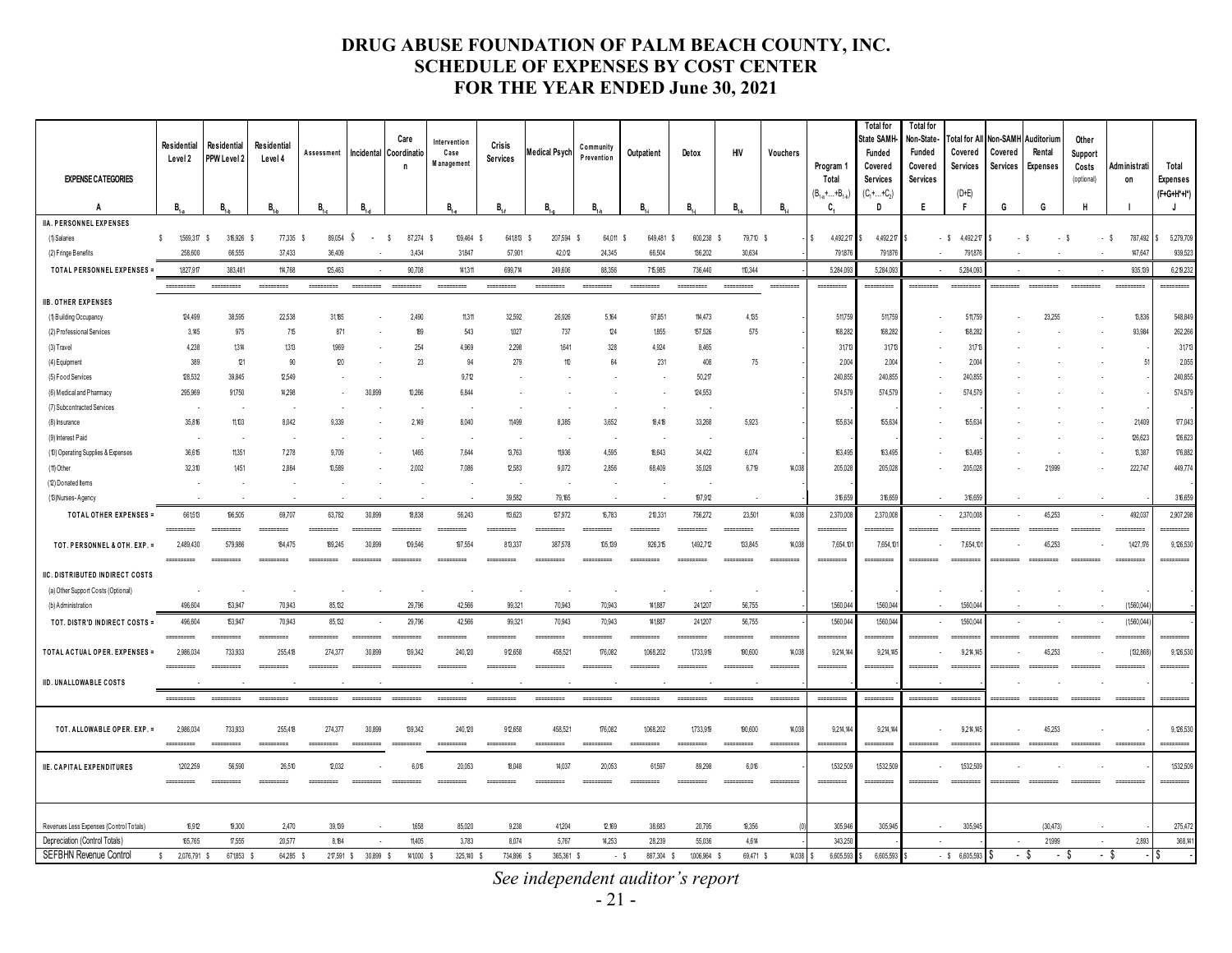*Schedule of Related Party Transaction Adjustments*

*Southeast Florida Behavioral Health Network*

*For the Year Ended June 30, 2021*

| Revenues from Grantee:            | Residential Level 2 |                | Residential Level 4 |                | Assessment     |        | Incidental     |           | Care<br>Coordination | Intervention<br>Case Management |            | Crisis Services |   | Medical Psych  | Outpatient     |   | Detox          |        | HIV            |     | Vouchers       | Total          |
|-----------------------------------|---------------------|----------------|---------------------|----------------|----------------|--------|----------------|-----------|----------------------|---------------------------------|------------|-----------------|---|----------------|----------------|---|----------------|--------|----------------|-----|----------------|----------------|
| DCF/SEFBHN funding                | S                   | 2,748,644      | 64,285<br>S         |                | 217,591<br>- S | S      | 30,899         | $\lambda$ | $141,000$ \$         | 325,140                         | S          | 734,896         | S | 365,361        | 887,304        | S | 1,006,964      | $\int$ | 69,471         | - S | 14,038         | 6,605,593      |
| Other                             |                     | $\blacksquare$ |                     | $\blacksquare$ | $\blacksquare$ |        | $\blacksquare$ |           | $\blacksquare$       | $\blacksquare$                  |            | $\blacksquare$  |   | $\blacksquare$ | $\blacksquare$ |   | $\blacksquare$ |        | $\blacksquare$ |     |                | $\blacksquare$ |
| Total Revenue from Grantee        |                     | 2,748,644      | 64,285              |                | 217,591        |        | 30,899         |           | 141,000              | 325,140                         |            | 734,896         |   | 365,361        | 887,304        |   | 1,006,964      |        | 69,471         |     | 14,038         | 6,605,593      |
| Expenses Associated with Grantee  |                     |                |                     |                |                |        |                |           |                      |                                 |            |                 |   |                |                |   |                |        |                |     |                |                |
| Transactions:                     |                     |                |                     |                |                |        |                |           |                      |                                 |            |                 |   |                |                |   |                |        |                |     |                |                |
| Legal services                    |                     | $\blacksquare$ |                     | $\blacksquare$ | $\blacksquare$ |        | $\blacksquare$ |           |                      |                                 |            | $\blacksquare$  |   | $\blacksquare$ | $\blacksquare$ |   |                |        |                |     |                |                |
| <b>Total Associated Expenses</b>  |                     |                |                     | $\blacksquare$ | $\blacksquare$ |        | $\blacksquare$ |           |                      | $\blacksquare$                  |            | $\blacksquare$  |   |                | $\blacksquare$ |   | $\blacksquare$ |        |                |     |                |                |
| Amount allowable (necessary       |                     |                |                     |                |                |        |                |           |                      |                                 |            |                 |   |                |                |   |                |        |                |     |                |                |
| operating expenses in arms-length |                     |                |                     |                |                |        |                |           |                      |                                 |            |                 |   |                |                |   |                |        |                |     |                |                |
| transaction)                      |                     |                |                     | $\blacksquare$ |                |        |                |           | $\blacksquare$       |                                 |            |                 |   |                |                |   |                |        |                |     |                |                |
| Related Party Adjustment          |                     | ×.             |                     | $-S$           |                | $-$ \$ |                |           |                      |                                 | $\cdot$ \$ | $\blacksquare$  |   | $\sim$         | $\blacksquare$ |   | $\sim$         | J.     | $\sim$         |     | $\blacksquare$ |                |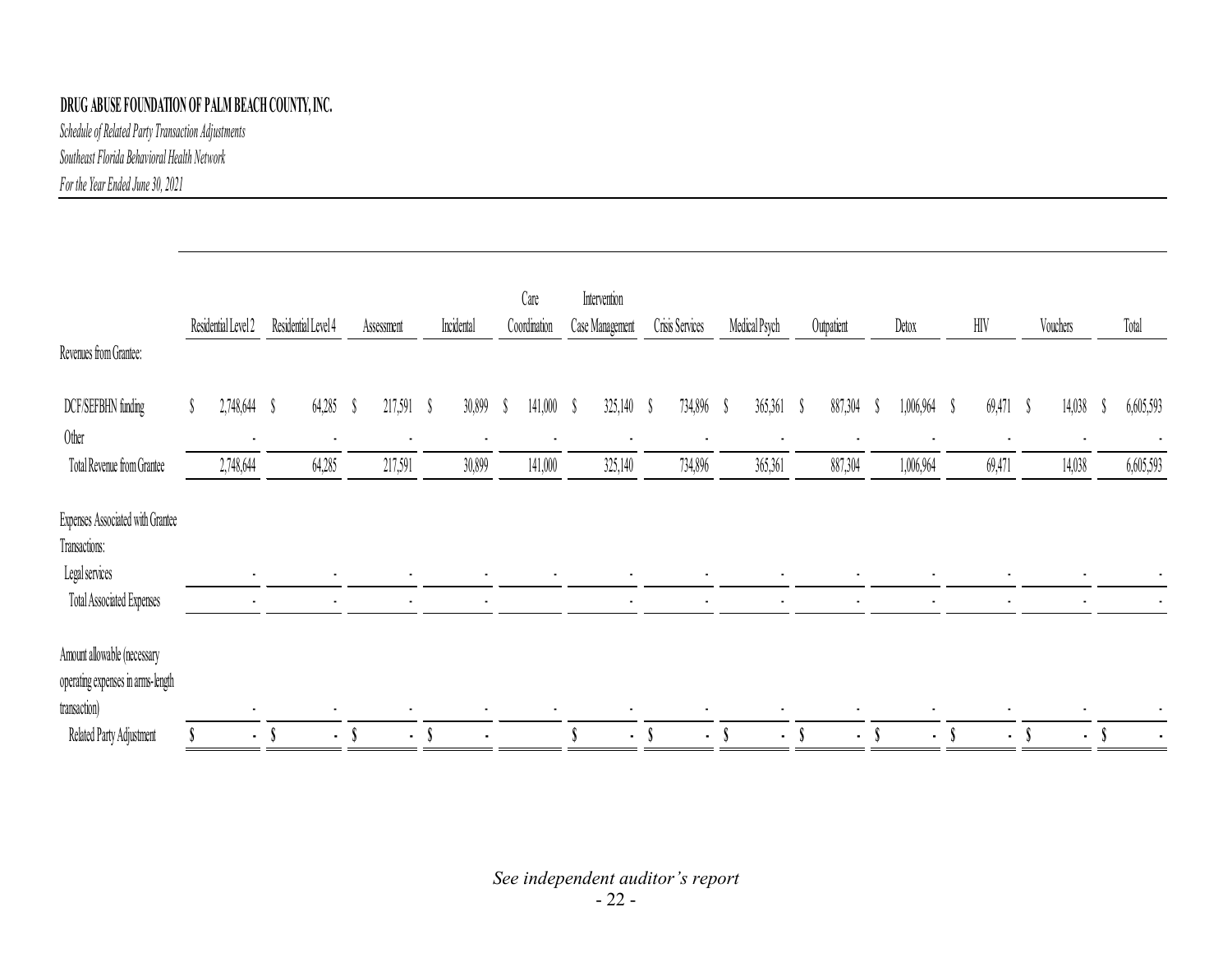# **REQUIRED REPORTS**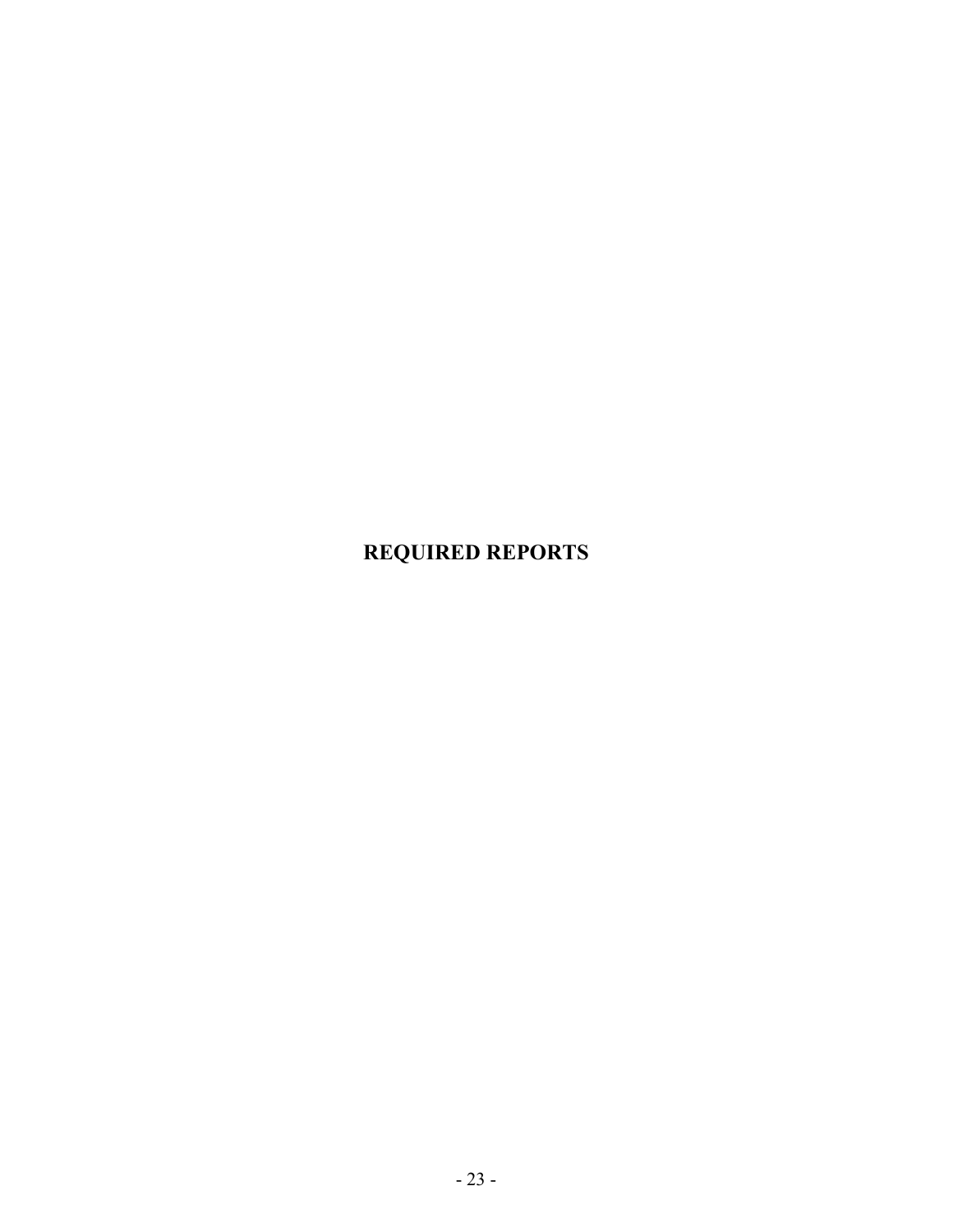#### **SUMMARY OF AUDITORS' RESULTS**

- 1. The auditors' report expresses an unmodified opinion on whether the financial statements of Drug Abuse Foundation of Palm Beach County, Inc. were prepared in accordance with GAAP.
- 2. No significant deficiencies or material weaknesses relating to the audit of the financial statements are reported in the INDEPENDENT AUDITORS' REPORT ON INTERNAL CONTROL OVER FINANCIAL REPORTING AND ON COMPLIANCE AND OTHER MATTERS BASED ON AN AUDIT OF FINANCIAL STATEMENTS PERFORMED IN ACCORDANCE WITH *GOVERNMENT AUDITING STANDARDS*.
- 3. No instances of noncompliance material to the financial statements of Drug Abuse Foundation of Palm Beach County, Inc. were disclosed during the audit.
- 4. No significant deficiencies or material weaknesses relating to the audit of the major federal award programs and statement financial assistance are reported in the INDEPENDENT AUDITORS' REPORT ON COMPLIANCE WITH REQUIREMENTS APPLICABLE TO EACH MAJOR FEDERAL PROGRAM AND STATE FINANCIAL ASSISTANCE AND ON INTERNAL CONTROL OVER COMPLIANCE REQUIRED BY THE *UNIFORM GUIDANCE* AND *CHAPTER 10.650, RULES OF THE AUDITOR GENERAL*, STATE OF FLORIDA.
- 5. The auditors' report on compliance for the major federal award programs and State financial assistance projects for the Drug Abuse Foundation of Palm Beach County, Inc. expressed an unmodified opinion on all major federal programs and state financial assistance.
- 6. Our audit disclosed no findings required to be reported in accordance with 2 CFR section 200.516(a) of the *Uniform Guidance*, nor did our audit disclose any findings related to State financial assistance required to be disclosed under *Chapter 10.650, rules of the Auditor General*, State of Florida.
- 7. The programs tested as major programs include Substance Abuse Services, CFDA #93.959 and CSFA #60.034.
- 8. The threshold for distinguishing Types A and B programs was \$750,000.
- 9. Drug Abuse Foundation of Palm Beach County, Inc. was determined to be a low-risk auditee.

### **FINDINGS – FINANCIAL STATEMENTS AUDIT**

No management letter is required because there were no findings required to be reported in the management letter.

## **FINDINGS AND QUESTIONED COSTS – MAJOR FEDERAL AWARD AND STATE PROGRAM AUDIT**

No findings noted.

### **SUMMARY SCHEDULE OF PRIOR AUDIT FINDINGS**

No Summary Schedule of Prior Audit Findings is required because there were no prior audit findings related to Federal programs or State projects. No corrective action plan is required because there were no findings required to be reported under the Federal or Florida Single Audit Acts.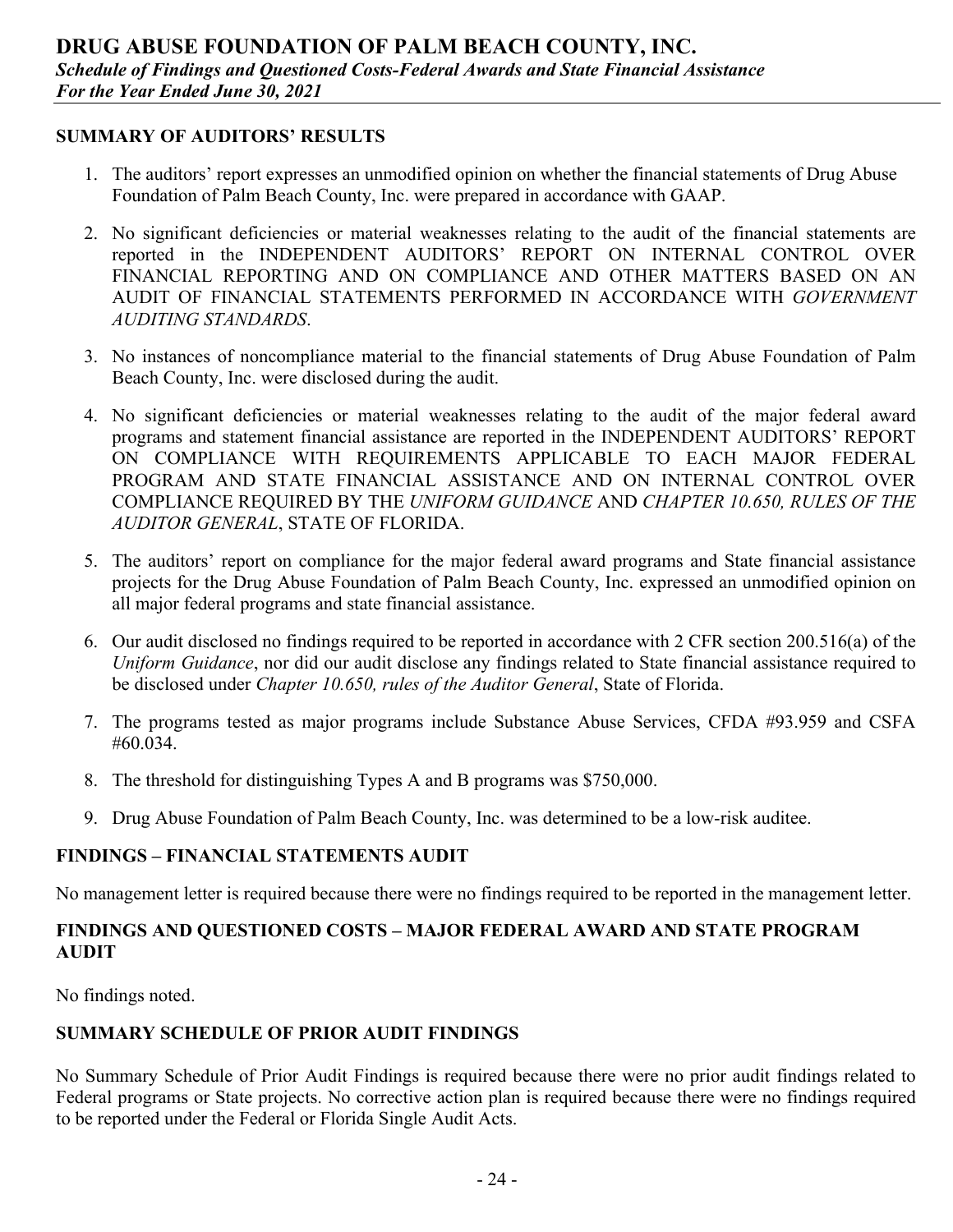

MEMBER: American Institute of Certified Public Accountants

Florida Institute of Certified Public Accountants

National Association of Certified Valuators and Analysts

#### **INDEPENDENT AUDITORS' REPORT ON INTERNAL CONTROL OVER FINANCIAL REPORTING AND ON COMPLIANCE AND OTHER MATTERS BASED ON AN AUDIT OF FINANCIAL STATEMENTS PERFORMED IN ACCORDANCE WITH** *GOVERNMENT AUDITING STANDARDS*

Board of Directors and Executive Director Drug Abuse Foundation of Palm Beach County, Inc. Delray Beach, Florida

We have audited, in accordance with the auditing standards generally accepted in the United States of America and the standards applicable to financial audits contained in *Government Auditing Standards*, issued by the Comptroller General of the United States, the financial statements of Drug Abuse Foundation of Palm Beach County, Inc. (the "Foundation") (a nonprofit Florida corporation), which comprise the statement of financial position as of June 30, 2021 and 2020, and the related statements of activities, functional expenses, and cash flows for the year ended June 30, 2021, and the related notes to the financial statements, and have issued our report thereon dated November 5, 2021.

#### *Internal Control Over Financial Reporting*

In planning and performing our audit of the financial statements, we considered Drug Abuse Foundation of Palm Beach County, Inc.'s internal control over financial reporting (internal control) to determine the audit procedures that are appropriate in the circumstances for the purpose of expressing our opinion on the financial statements, but not for the purpose of expressing an opinion on the effectiveness of Drug Abuse Foundation of Palm Beach County, Inc.'s internal control. Accordingly, we do not express an opinion on the effectiveness of Drug Abuse Foundation of Palm Beach County, Inc.'s internal control.

A *deficiency in internal control* exists when the design or operation of a control does not allow management or employees, in the normal course of performing their assigned functions, to prevent, or detect and correct, misstatements on a timely basis. A *material weakness* is a deficiency, or a combination of deficiencies, in internal control, such that there is a reasonable possibility that a material misstatement of the entity's financial statements will not be prevented or detected and corrected on a timely basis. A *significant deficiency* is a deficiency, or a combination of deficiencies, in internal control that is less severe than a material weakness, yet important enough to merit attention by those charged with governance.

Our consideration of internal control was for the limited purpose described in the first paragraph of this section and was not designed to identify all deficiencies in internal control that might be material weaknesses or significant deficiencies. Given these limitations, during our audit we did not identify any deficiencies in internal control that we consider to be material weaknesses. However, material weaknesses may exist that have not been identified.

#### *Compliance and Other Matters*

As part of obtaining reasonable assurance about whether the financial statements of the Foundation are free of material misstatement, we performed tests of its compliance with certain provisions of laws, regulations, contracts and grant agreements, noncompliance with which could have a direct and material effect on the determination of financial statement amounts.

**759 SW Federal Highway, Suite 101 ♦ Stuart, FL 34994 ♦ Phone 772-888-2042 ♦ Fax 772-872-6526**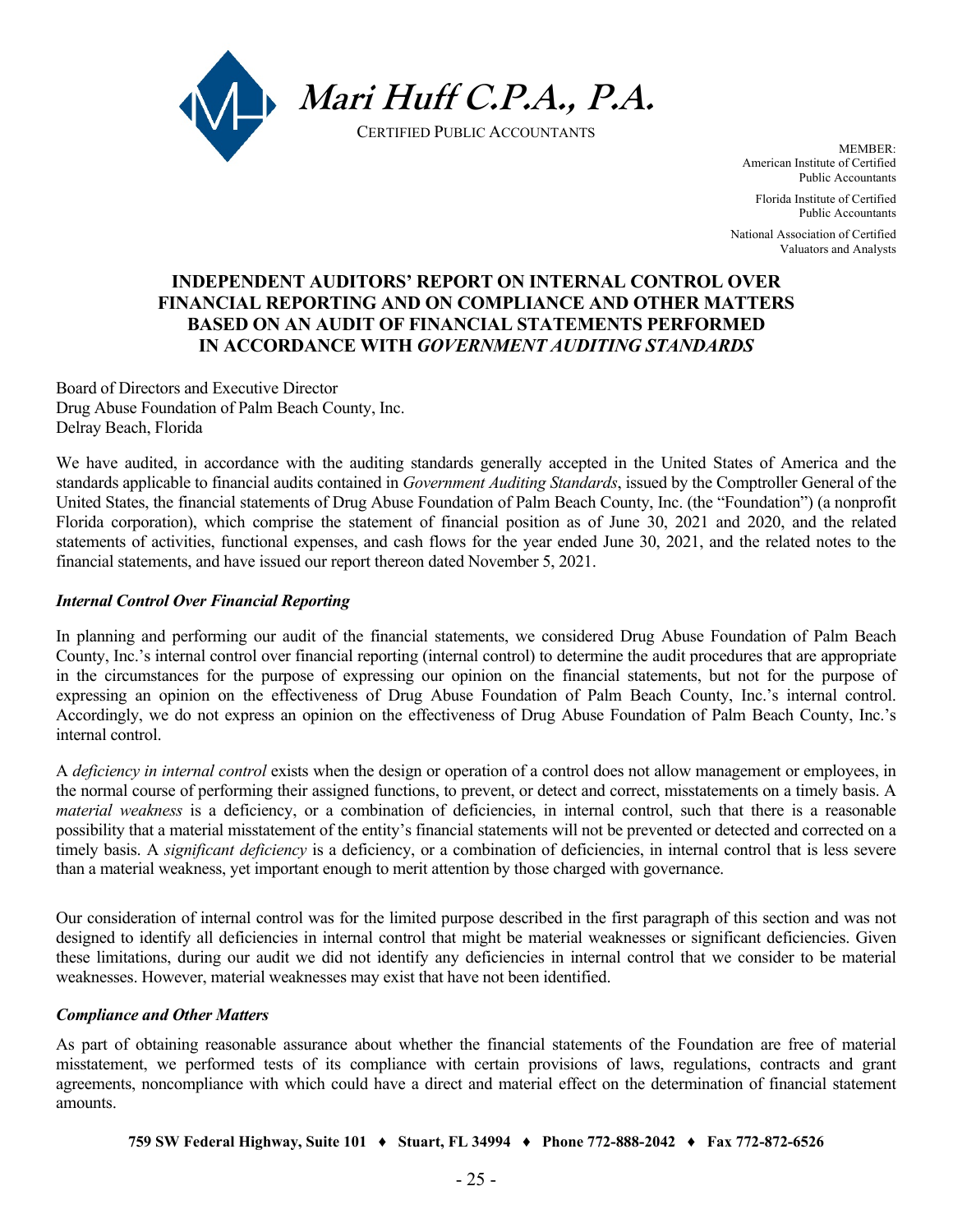#### *Compliance and Other Matters (continued)*

However, providing an opinion on compliance with those provisions was not an objective of our audit and, accordingly, we do not express such an opinion. The results of our tests disclosed no instances of noncompliance or other matters that are required to be reported under *Government Auditing Standards*.

#### *Purpose of this Report*

The purpose of this report is solely to describe the scope of our testing of internal control and compliance and the results of that testing, and not to provide an opinion on the effectiveness of Drug Abuse Foundation of Palm Beach County, Inc.'s internal control or on compliance. This report is an integral part of an audit performed in accordance with *Government Auditing Standards* in considering the Drug Abuse Foundation of Palm Beach County, Inc.'s internal control and compliance. Accordingly, this communication is not suitable for any other purpose.

MARY HUFF CPA, PA

Mari Huff, C.P.A., P.A. Stuart, Florida November 5, 2021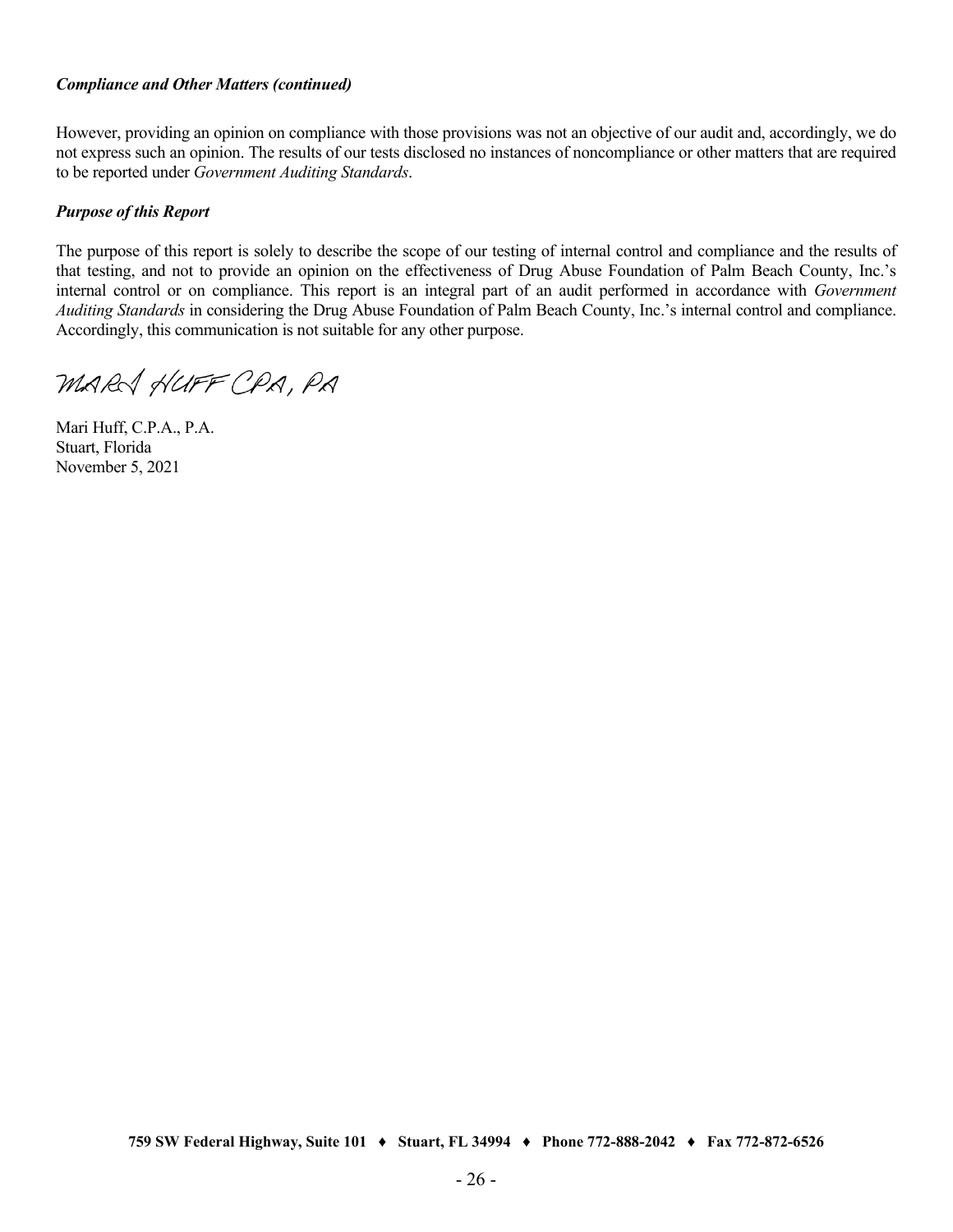

MEMBER: American Institute of Certified Public Accountants

> Florida Institute of Certified Public Accountants

National Association of Certified Valuators and Analysts

#### **INDEPENDENT AUDITORS' REPORT ON COMPLIANCE FOR EACH MAJOR FEDERAL PROGRAM AND STATE PROJECT AND ON INTERNAL CONTROL OVER COMPLIANCE REQUIRED BY UNIFORM GUIDANCE AND CHAPTER 10.650, RULES OF THE AUDITOR GENERAL, STATE OF FLORIDA**

Board of Directors and Executive Director Drug Abuse Foundation of Palm Beach County, Inc. Delray Beach, Florida

#### **Report on Compliance for Each Major Federal Program and State Project**

We have audited Drug Abuse Foundation of Palm Beach County, Inc.'s compliance with the types of compliance requirements described in the *OMB Compliance Supplement* and the requirements described in the *State of Florida Department of Financial Services' State Projects Compliance Supplement* that could have a direct and material effect on each of Drug Abuse Foundation of Palm Beach County, Inc.'s major federal programs and state projects for the year ended June 30, 2021. Drug Abuse Foundation of Palm Beach County, Inc.'s major federal programs and state projects are identified in the summary of auditor's results section of the accompanying Schedule of Findings and Questioned Costs.

#### *Management's Responsibility*

Management is responsible for compliance with the requirements of laws, regulations, contracts, and grants applicable to its federal programs and state projects.

#### *Auditor's Responsibility*

Our responsibility is to express an opinion on compliance for each of Drug Abuse Foundation of Palm Beach County, Inc.'s major federal programs and state projects based on our audit of the types of compliance requirements referred to above. We conducted our audit of compliance in accordance with auditing standards generally accepted in the United States of America; the standards applicable to financial audits contained in *Government Auditing Standards,* issued by the Comptroller General of the United States; and the audit requirements of Title 2 U.S. *Code of Federal Regulations*  Part 200, *Uniform Administrative Requirements, Cost Principles, and Audit Requirements for Federal Awards* (Uniform Guidance), *Audits of States, Local Governments, and Non-Profit Organizations,* and Chapter 10.650, State of Florida Rules of the Auditor General. Those standards require that we plan and perform the audit to obtain reasonable assurance about whether noncompliance with the types of compliance requirements referred to above that could have a direct and material effect on a major federal program or state project occurred.

An audit includes examining, on a test basis, evidence about Drug Abuse Foundation of Palm Beach County, Inc.'s compliance with those requirements and performing such other procedures as we considered necessary in the circumstances.